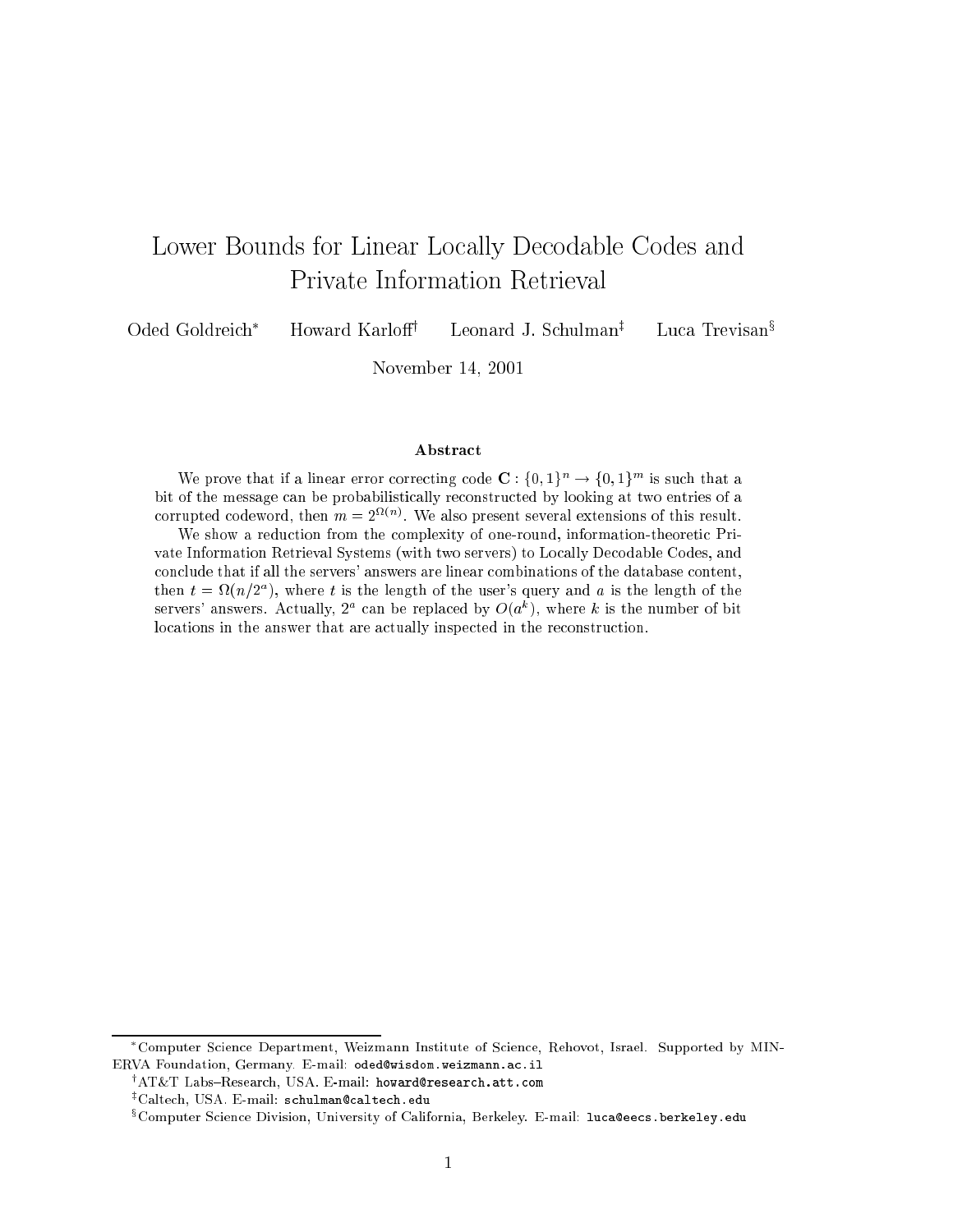# Contents

| $\mathbf{1}$   | Introduction<br>1.1<br>1.2<br>1.3                                                                                                                                 | $\bf{2}$<br>$\overline{2}$<br>$\overline{4}$<br>$\overline{5}$ |  |
|----------------|-------------------------------------------------------------------------------------------------------------------------------------------------------------------|----------------------------------------------------------------|--|
| $\overline{2}$ | Preliminaries<br>Smooth Codes<br>2.1<br>2.2                                                                                                                       | 6<br>6<br>$\overline{7}$                                       |  |
| $\mathbf{3}$   | Proof of Theorem 1.3<br>3.1<br>3.2<br>A Combinatorial Proof of the Combinatorial Lemma<br>3.3<br>An Information-Theoretic Proof of the Combinatorial Lemma<br>3.4 | $\bf8$<br>8<br>8<br>9<br>11                                    |  |
| $\overline{4}$ | Extension To Arbitrary Finite Fields - The Proof of Theorem 1.4<br>4.1<br>4.2                                                                                     | 12<br>12<br>13                                                 |  |
| 5              | Extension To Binary Linear Block Codes - The Proof of Theorem 1.5<br>5.1<br>5.2                                                                                   | 14<br>14<br>15                                                 |  |
| 6              | Extension To Binary Linear Block Codes With Block Decoding - The<br>Proof of Theorem 1.6<br>6.1<br>6.2                                                            | 16<br>17<br>17                                                 |  |
| $\overline{7}$ | Lower Bounds For Private Information Retrieval – Proof of Theorem 1.8<br>Constructing Smooth Codes Based on PIR Schemes<br>7.1<br>7.2                             | 19<br>19<br>20                                                 |  |
|                | <b>Bibliography</b><br>21                                                                                                                                         |                                                                |  |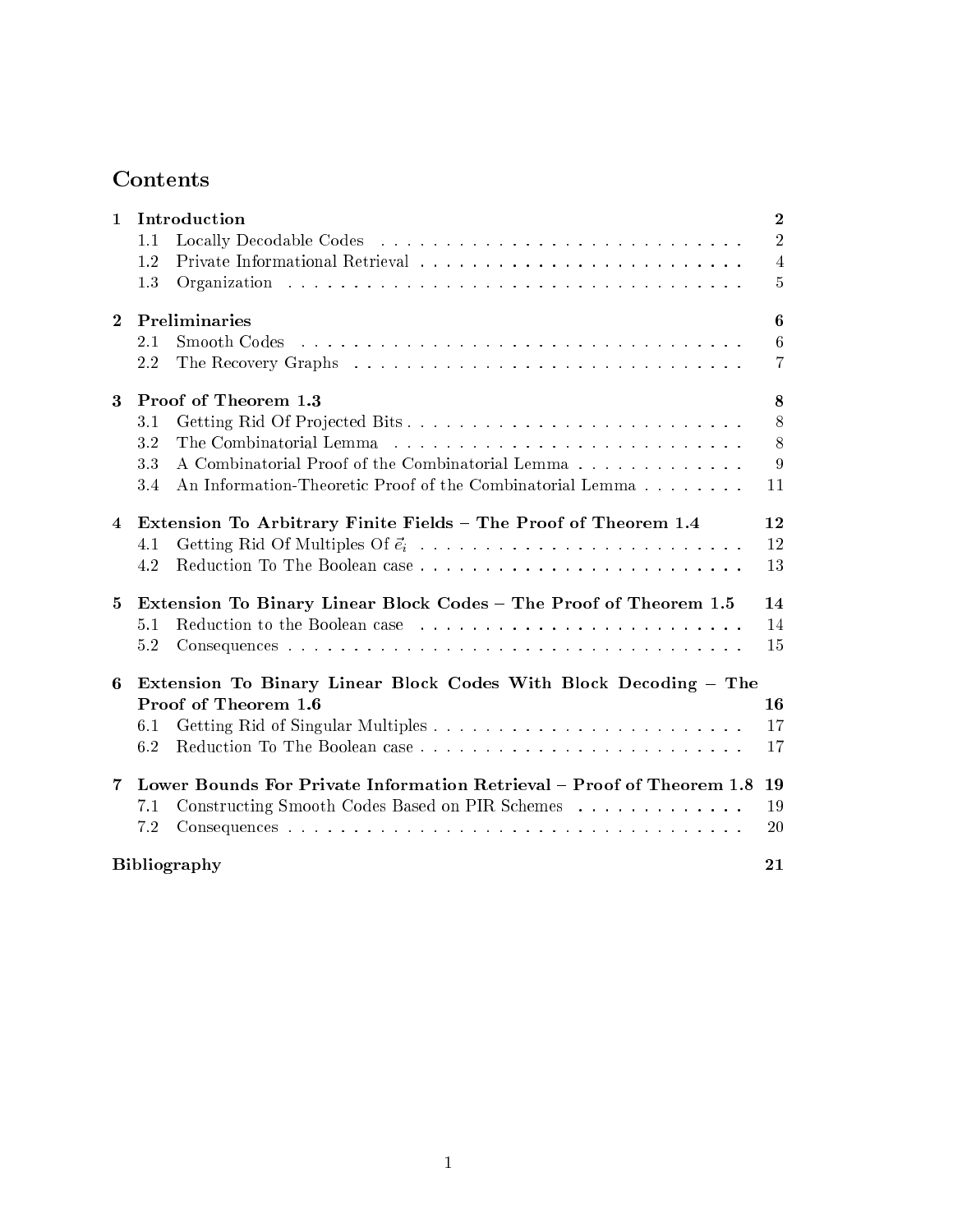### 1 Introduction

This paper is concerned with two related notions. The first notion is that of locally decodable codes (LDC), which are error-correcting codes that allow recovery of individual information bits based on a few (randomly selected) codeword bits. The second notion is that of private information retrieval (PIR) schemes, which are protocols allowing users to retrieve desired data items from several (non-colluding) servers without yielding any information to any individual server. The relation between these notions has been observed by some researchers before, and is further established in this paper.

The study of LDCs was initiated by Katz and Trevisan [5], who established super-linear (but at most quadratic) lower bounds on the length of codes that allow recovery based on a constant number of bits. In contrast, the best known constructions of LDCs (supporting such efficient recovery) have sub-exponential length. This leaves a huge gap between the known lower and upper bounds, and an important research goal is to try to close this gap. We take a first step in this direction by closing the gap (via improved lower bounds) for the special case of *linear* LDCs in which recovery is based on two bits.

The study of PIR schemes was initiated by Chor, Goldreich, Kushilevitz and Sudan [4], who presented (among other schemes) a one-round, 2-server PIR scheme of communication complexity  $O(n^{1/3})$ . The question of whether their (2-server) PIR scheme has the lowest communication complexity possible has been open since. We present several results that are related to this question, where all our results relate to the special case of one-round, 2-server PIR schemes in which the servers' answers are always *linear* combinations of the data bits.

### 1.1 Locally Decodable Codes

In this paper we consider error-correcting codes with the following *local decodability* property: given a corrupted codeword it is possible to recover each bit of the original message by applying a probabilistic procedure that looks at only two entries of the corrupted codeword. The procedure should predict each bit with a constant advantage even when there is a constant fraction of errors in corrupted codeword. The Hadamard code satisfies this requirement, but unfortunately its codewords are exponentially longer than the message they encode. In this paper, we prove that this is essentially the best possible with respect to linear codes.

Let us first define formally the notion of a locally decodable code. For  $x\in\mathbb{Z}^m,$  we let  $x_i$  be the *i*th element of x, that is,  $x = x_1 \cdots x_m$ . For  $y, z \in \Sigma^m$ , we denote by  $d(y, z)$  the number of locations on which y and z differ, that is,  $d(y, z) = |\{i : y_i \neq z_i\}|$ .

**Definition** 1.1 For reals  $\delta$ ,  $\epsilon$  and an integer q, we say that  $\mathbf{C}:\Sigma^n\to\Gamma^m$  is a  $(q,\delta,\epsilon)$ -locally decodable code if there exists a probabilistic oracle machine A such that:

- In every invocation, A makes at most q queries (possibly adaptively).
- For every  $x \in \{0,1\}^n$ , for every  $y \in \Gamma^m$  with  $d(y, \mathbf{C}(x)) \leq \delta m$ , and for every  $i \in [n]$ , we have

$$
\mathbf{Pr}[A^y(i) = x_i] \ge \frac{1}{2} + \epsilon,
$$

where the probability is taken over the internal coin tosses of A.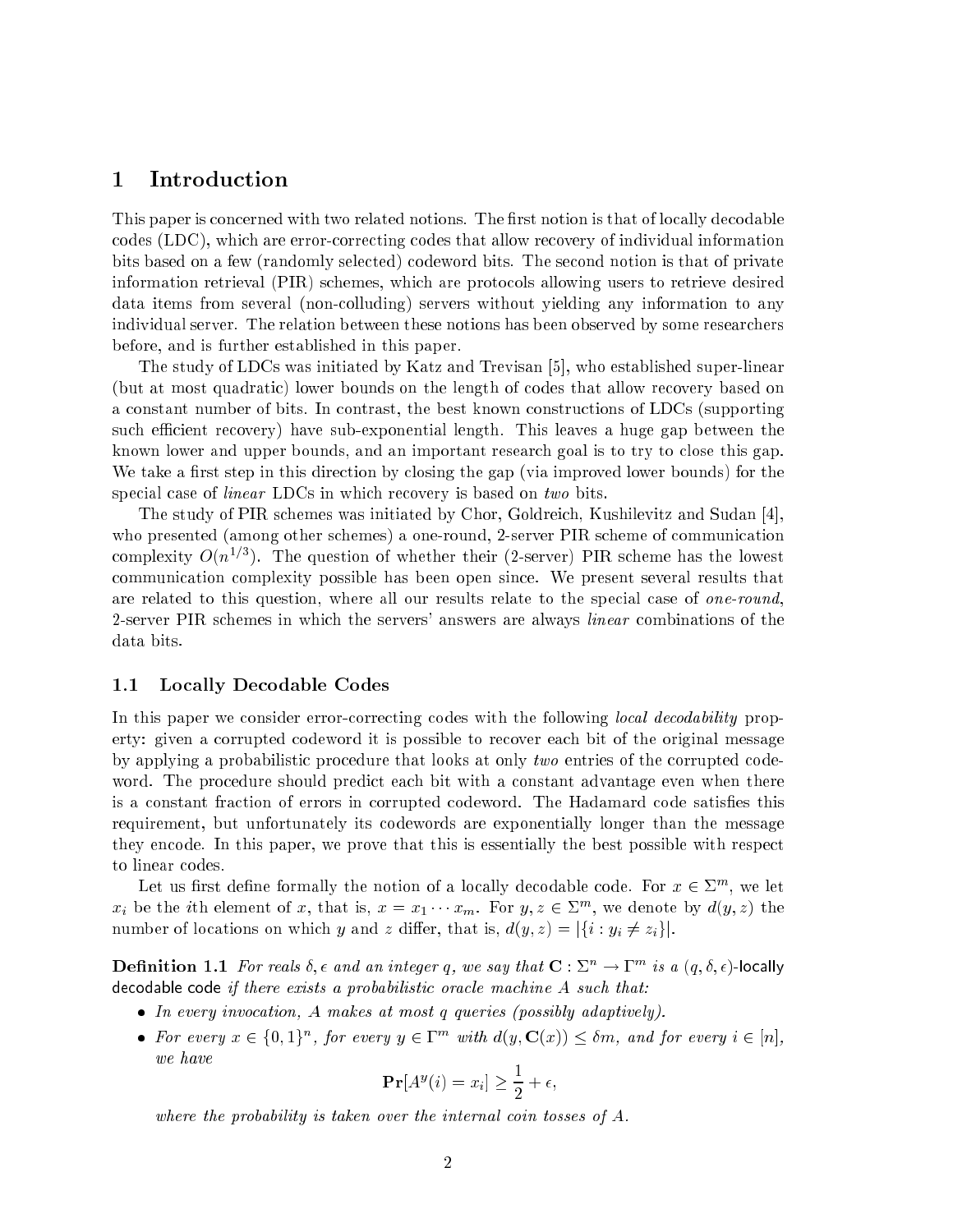An algorithm A satisfying the above requirements is called an (adaptive)  $(q, \delta, \epsilon)$ -local decoding algorithm  $for \, \mathbf{C}$ .

While it appears natural to allow adaptive reconstruction algorithms in our definition, we only know how to directly prove lower bounds in the non-adaptive case. Lower bounds for the non-adaptive case can be generalized to the adaptive case by using the following reduction.

**Lemma 1.2** ([5]) Let  $C: \mathbb{Z}^n \to \mathbb{I}^m$  be an error-correcting code that has an adaptive  $(2,\delta,\epsilon)$ -local decoding algorithm. Then **C** also has a non-adaptive  $(2,\delta,\epsilon/|\Gamma|)$ -local decoding algorithm.

All the results that we will state (from now on) refer to non-adaptive reconstruction procedures, and "local decoding algorithm" and "locally decodable code" will always refer to the non-adaptive case. We omit the statement of the results for the adaptive case (which can be obtained by the application of the above lemma).

As stated above, our work focuses on *linear* codes. In particular, we will consider the following settings:

- $\Sigma = \Gamma = F$  is a finite field, and the function  $\mathbf{C}: F^n \to F^m$  is a linear mapping between the vector spaces  $F^n$  and  $F^m$ . In Section 3 we deal with the special case  $\Sigma = \Gamma = GF(2)$ , while in Section 4 we deal with general fields.
- $\bullet$   $\Delta = \{0,1\}, \, 1 \equiv \{0,1\}$ , and  $\bigcup_i \{0,1\}$   $\rightarrow$   $\{0,1\}$  is linear. We deal with this case in Section 5.
- $\bullet$   $\geq$   $=$   $\bullet$   $=$   $\{0,1\}$ , and  $\bigcup$  :  $\{0,1\}$   $\rightarrow$   $\{0,1\}$  is linear. We deal with this case in Section 6.

Our main result is

**Theorem 1.3** Let  $\Sigma = \Gamma = \{0,1\}$ , and let  $\mathbf{C} : \Sigma^n \to \Gamma^m$  be a  $(2,\delta,\epsilon)$ -locally decodable linear code. Then  $m > 2^{c_{\text{max}}}$ .

The result has the following extensions to larger alphabets.

**Theorem 1.4** Let  $C: F^n \to F^m$  be a  $(2, \delta, \epsilon)$ -locally decodable linear code. Then  $m \geq$  $\frac{1}{16} n-1-\log_2 |F|$ 

**Theorem 1.5** Let  $\mathbf{C} : \{0,1\}^n \to (\{0,1\}^l)^m$  be a  $(2, \delta, \epsilon)$ -locally decodable linear code, and suppose that the decoder uses only k predetermined bits out of the l bits that it receives as answer to each query. Then  $m \geq (1/f(k,l)) \cdot 2^{\epsilon \delta n/8f(k,l)},$  where  $f(k,l) = \sum_{i=0}^{k} {l \choose i}$ . .  $\min\{2^l, 2l^k\}.$ 

**Theorem 1.6** Let  $\mathbf{C}$  :  $(\{0,1\}^{\ell})^n \rightarrow (\{0,1\}^{\ell})^m$  be a  $(2, \delta, \epsilon)$ -locally decodable code that is linear block-block code. Then  $m \geq 2^{\frac{m}{16}} n^{-(\ell+1)^2}$ .

Theorem 1.4 is proved in Section 4, by an extension of the argument used in the proof of Theorem 1.3. Theorem 1.5 is proved in Section 5 by means of a reduction to the case  $l = k = 1$  and an application of Theorem 1.3. Theorem 1.6 is proved in Section 6 by an extension of the argument used in the proof of Theorem 1.3.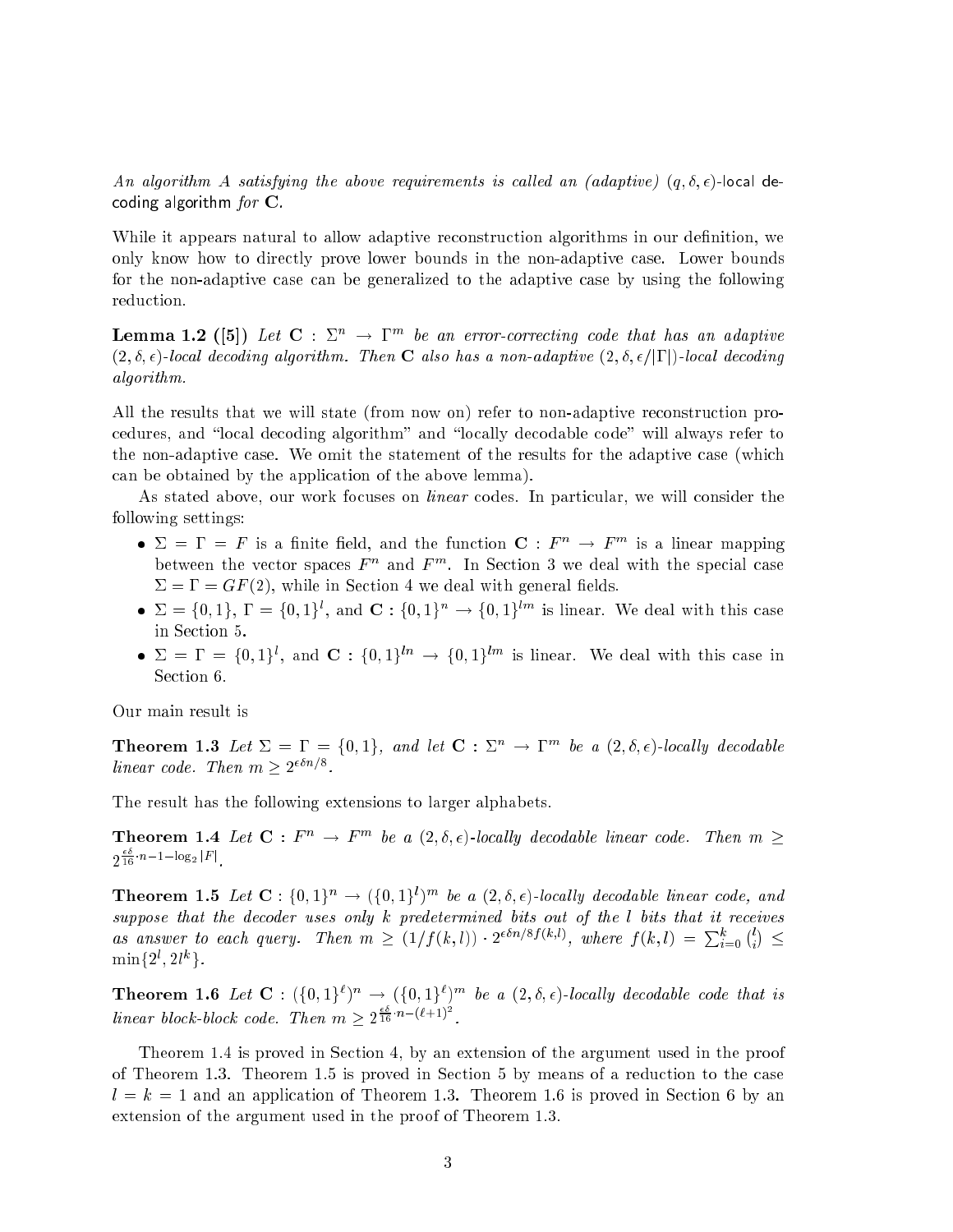### 1.2 Private Informational Retrieval

Loosely speaking, a Private Information Retrieval (PIR) scheme for k servers is a protocol by which a user can obtain the value of a desired bit out of  $n$  bits held by the servers without yielding the identity of this bit to any individual server (assuming that the servers do not cooperate in order to learn the identity of the desired bit). The aim is to obtain PIR schemes of low communication complexity (i.e., substantially lower than the obvious solution of having a server sends all  $n$  bits to the user). We focus on one-round PIR schemes that are protocols in which the user sends a single message to each server that responds also with a single message. In the definition below,  $Q$  represents the algorithm employed by the user to generate its queries,  $S_j$  represents the algorithm employed by the jth server, and R represents the recovery algorithm used by the user (once its gets the servers' answers).

**Definition 1.7** A one-round,  $(1 - \delta)$ -secure, 2-server PIR scheme for database size n, with recovery probability p, query size t and answer size a is a quadruple of deterministic algorithms  $\overline{A} = (Q, S_1, S_2, R)$  with the following properties.

Algorithmic operation: On input  $i \in [n]$  and (random-tape)  $r \in \{0,1\}^L$ , algorithm Q outputs a pair of t-bit long queries; that is,  $(q_1, q_2) \equiv Q(i, r)$ .

On input a database  $x \in \{0,1\}^n$  and a query  $q \in \{0,1\}^t$ , algorithm  $S_1$  (resp.,  $S_2$ ) returns an answer  $S_1(x,q) \in \{0,1\}^a$  (resp.,  $S_2(x,q) \in \{0,1\}^a$ ).

On input  $i \in [n], r \in \{0,1\}^L$ , and answers  $\alpha_1, \alpha_2 \in \{0,1\}^a$ , algorithm R outputs a bit  $R(i, r, \alpha_1, \alpha_2)$ , which is supposed to be a guess of the entry  $x_i$ .

- The recovery condition: We denote by  $\overline{A}(i, x)$  the random variable that represents the output of  $R(i, r, S_1(x,q_1), S_2(x,q_2))$ , where  $(q_1, q_2) = Q(i,r)$  and the probability space is induced by the uniform distribution of  $r \in \{0,1\}^L$ . Then, for every  $i \in |n|$  and  $x \in \{0,1\}^n$ , it must hold that  $\Pr[A(i,x) = x_i] \geq p$ .
- The secrecy condition: For  $i \in [n]$ , denote by  $Q_1(i)$  (resp.,  $Q_2(i)$ ) the distribution induced on the first (resp., second) element of  $Q(i,r)$  when r is uniformly distributed in  $\{0,1\}^L$ . Then, for every  $i, j \in [n]$ , the distributions  $Q_1(i)$  and  $Q_1(j)$  (resp.,  $Q_2(i)$  and  $Q_2(j)$ ) are  $\delta$ -close.

Notice that we relax (and quantify) the security and recovery requirements; the traditional perfect requirements are obtained by setting  $\delta = 0$  and  $p = 1$ . On the other hand, in the following, we restrict our attention to PTR schemes in which, for every fixed  $q\,\in\,\{0,1\}^{\ast},$  $S_1(x,q)$  and  $S_2(x,q)$  are linear functions of x (i.e., each bit of  $S_1(x,q)$  and each bit of  $S_2(x,q)$  is a linear combination of the bits of x). (The abovementioned PIR scheme of Chor et. al. [4] satisfies this requirement.)

**Theorem 1.8** Suppose there is a one-round,  $(1 - \delta)$ -secure PIR scheme with 2 servers, linear answers, database size n, query size t, answer size a, and recovery probability  $1/2+\epsilon$ . Suppose also that the user uses only k predetermined bit out of the <sup>a</sup> bits it receives as answer to each query. Then

$$
t > \frac{(\epsilon - \delta) \cdot n}{12 \cdot f(k, a)} - \log_2 f(k, a) - 3
$$

where  $f(k, a) = \sum_{i=0}^{k} {a \choose i} \le \min\{2^a, 2a^k\}.$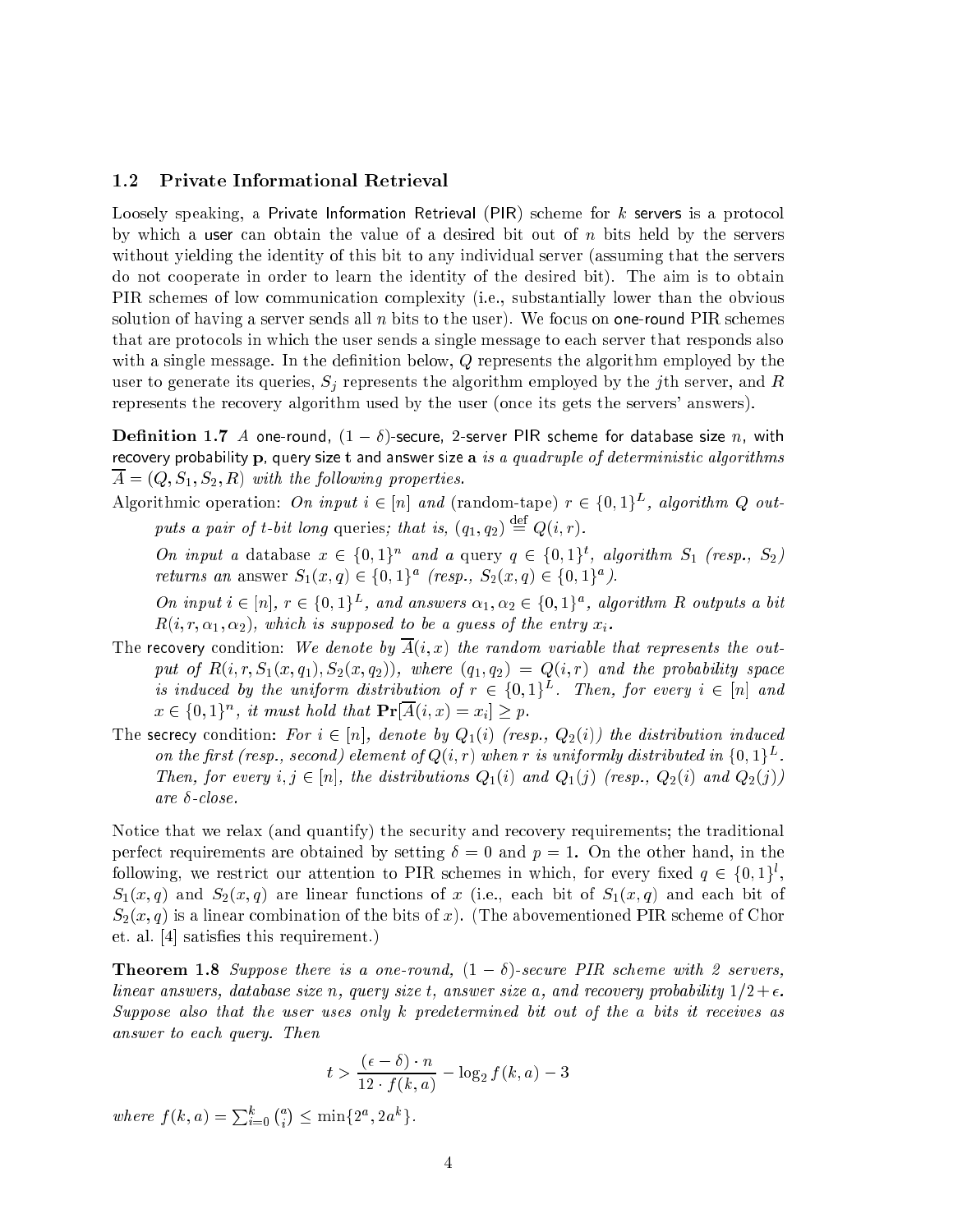As immediate corollaries we conclude that

- Any (secure, one-round) 2-server PIR scheme with linear answers of constant length must have queries of linear (i.e.,  $\Omega(n)$ ) length. (This extends a simple lower bound (of  $n-1$  bits) on the length of queries in a 2-server PIR scheme with single-bit linear answers [4, Sec. 5.2].)
- Any (secure, one-round) 2-server PIR scheme with linear answers in which the user uses only one bit from each answer must have communication complexity  $\Omega(\sqrt{n})$ .
- Any (secure, one-round) 2-server PIR scheme with linear answers in which the user uses only k bits from each answer, must have communication complexity  $\Omega(n^{1/(k+1)})$ .

In the abovementioned PIR scheme of Chor et. al. [4], both a and t are  $O(n^{1/3})$ , and  $k=4$ . By a minor modification to that scheme, we can reduce  $k$  to 3. Thus the third lower bound asserts that for this case (i.e.,  $k = 3$ ), communication complexity of  $\Omega(n^{1/4})$  is essential. We comment that the first two lower bounds are tight:

- There exists a (perfectly secure, one-round) 2-server PIR scheme that uses n-bit queries and linear answers that are single bits (cf., [4, Sec. 3.1]).
- There exists a (perfectly secure, one-round) 2-server PIR scheme in which the user uses only one bit from each  $\sqrt{n}$ -bit long linear answer, and the queries are also  $\sqrt{n}$ -bit long strings (e.g., by a minor modification of the scheme in  $[4, Sec. 3.2–3.3]$  as applied to  $d=2$ ).

Perspective: Computational security. We stress that the above results (as well as Section 7) refer to an information-theoretic notion of security. A relaxed notion of security, requiring only security with respect to polynomial-time servers, was put forward and first investigated by Chor and Gilboa [3]. Assuming the existence of one-way functions, for any  $\epsilon > 0$ , they presented 2-server computational-secure PIR schemes of communication complexity  $O(n^{\epsilon})$ . Furthermore, their PIR schemes are one-round and use linear 1-bit answers. Combined with our results (or actually even with [4, Sec. 5.2]), this provides another PIR setting in which the relaxed notion of computational security offers an advantage over information-theoretic security. (The other PIR setting we refer to is the single-server setting in which n bits is a lower bound in the case of information-theoretic security  $[4, \text{Sec. 5.1}],$ whereas communication complexity of  $O(n^{\epsilon})$  can be achieved for computationally-secure PIR's [6], assuming the intractability of the quadratic residuousity problem.)

### 1.3 Organization

Most of the paper is devoted to analysis of several types of locally decodable codes, and the application to private information retrieval is postponed to the last section (Section 7).

We start the analysis of locally decodable codes by using a known reduction (due to Katz and Trevisan [5]) to a combinatorial problem. In case of linear codes the reduction yields a special case for which we obtain (in Section 3) stronger bounds than the ones obtained in [5]. Indeed, this improvement (applicable for the case of linear codes) is the source of all our lower bounds. We extend our analysis in three directions: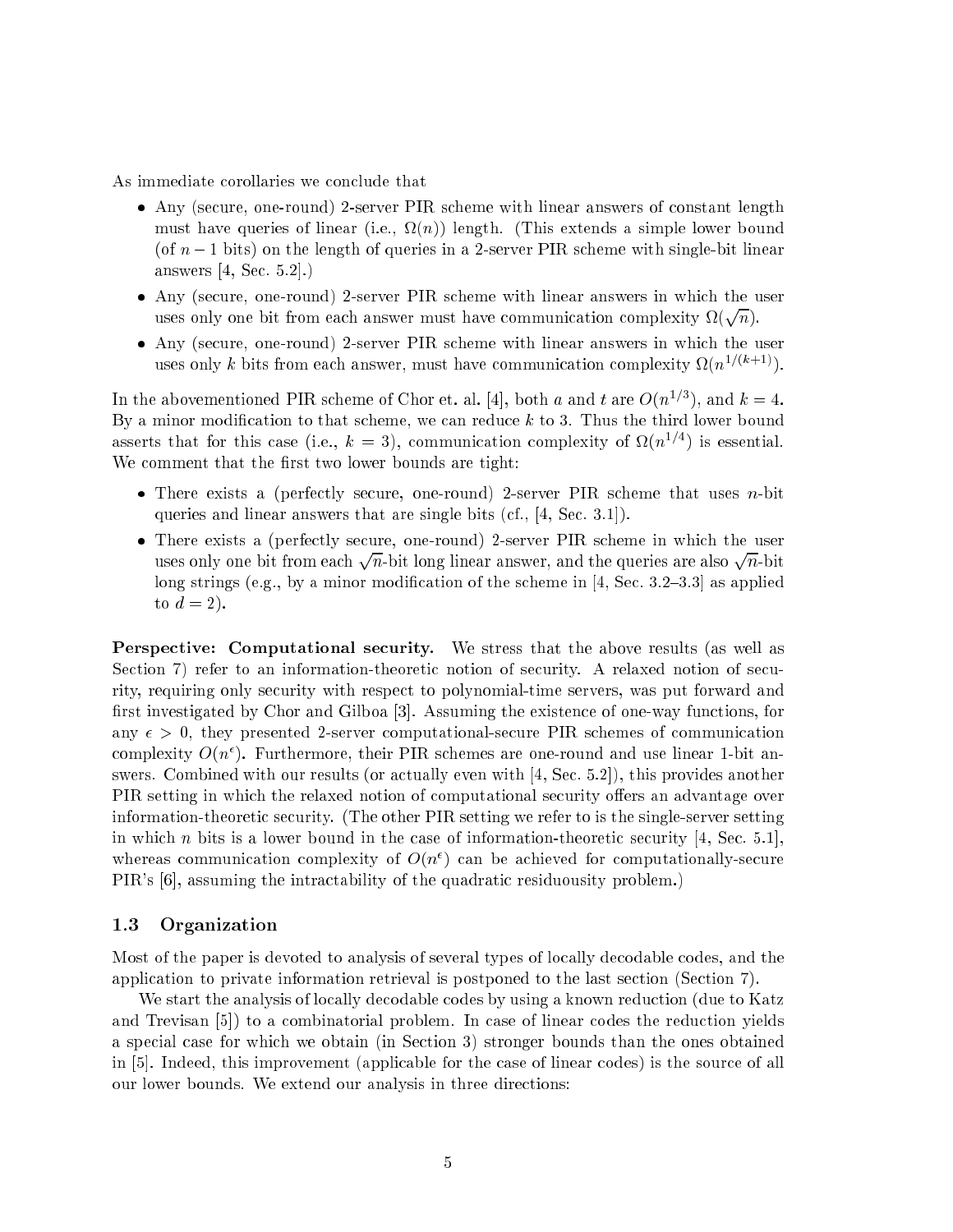1. In Section 4, we consider linear codes over arbitrary fields (rather than over the field  $GF(2)$ ).

Our lower bound in this case is exponential in  $n$ , but inversely proportional to the size of the field.

2. In Section 5, we consider linear codes in which the decoder may read two l-bit long blocks in order to recover one input bit.

Our lower bound in this case is exponential in  $n/2^l$ , with an improvement to  $n/\min\{2^l, l^k\}$  in case the decoder only uses k out of the l bits in each retrieved block.

3. In Section 6, we consider linear codes in which the decoder may read two l-bit long blocks in order to recover one l-bit long input block.

Our lower bound in this case is exponential in  $n-l^2$ .

## 2 Preliminaries

The notions and results in this section are mostly due to Katz and Trevisan [5]. In particular, their notion of smooth codes and its relation to locally decodable codes are central to our analysis. Here we generalize their definition to the case in which the message is over a non-Boolean alphabet.

### 2.1 Smooth Codes

Informally, a code is smooth if a corresponding local decoding algorithm "spreads its queries almost uniformly" (or, actually, does not query any code location too frequently).

**Dennition 2.1** For reals c,  $\epsilon$ , and integer q we say that  $\mathbf{C}: \Sigma^n \to \Gamma^m$  is a  $(q, c, \epsilon)$ -smooth code if there exists a probabilistic oracle machine A such that:

- In every invocation, A makes at most q queries nonadaptively.
- For every  $x \in \{0,1\}^n$  and for every  $i \in [n]$ , we have:

$$
\mathbf{Pr}[A^{\mathbf{C}(x)}(i) = x_i] \ge \frac{1}{2} + \epsilon.
$$

• For every  $i \in [n]$  and  $j \in [m]$ , the probability that on input i machine A queries index j is at most  $c/m$ .

(The probabilities are taken over the internal coin tosses of A.) An algorithm A satisfying the above requirements is called a  $(q, c, \epsilon)$ -smooth decoding algorithm for C.

We stress that the decoding condition in Definition 2.1 refers only to valid codewords, whereas the corresponding condition in Definition 1.1 refers to all oracles that are sufficiently close to valid codewords. To get a feeling for the smoothness condition note that if the decoding machine spreads its queries uniformly, then we would get  $c = q$  (and this is the lowest possible assuming that the machine always makes  $q$  queries). It turns out that any locally decodable code is smooth, for suitable parameters and by possible modification of the decoding machine.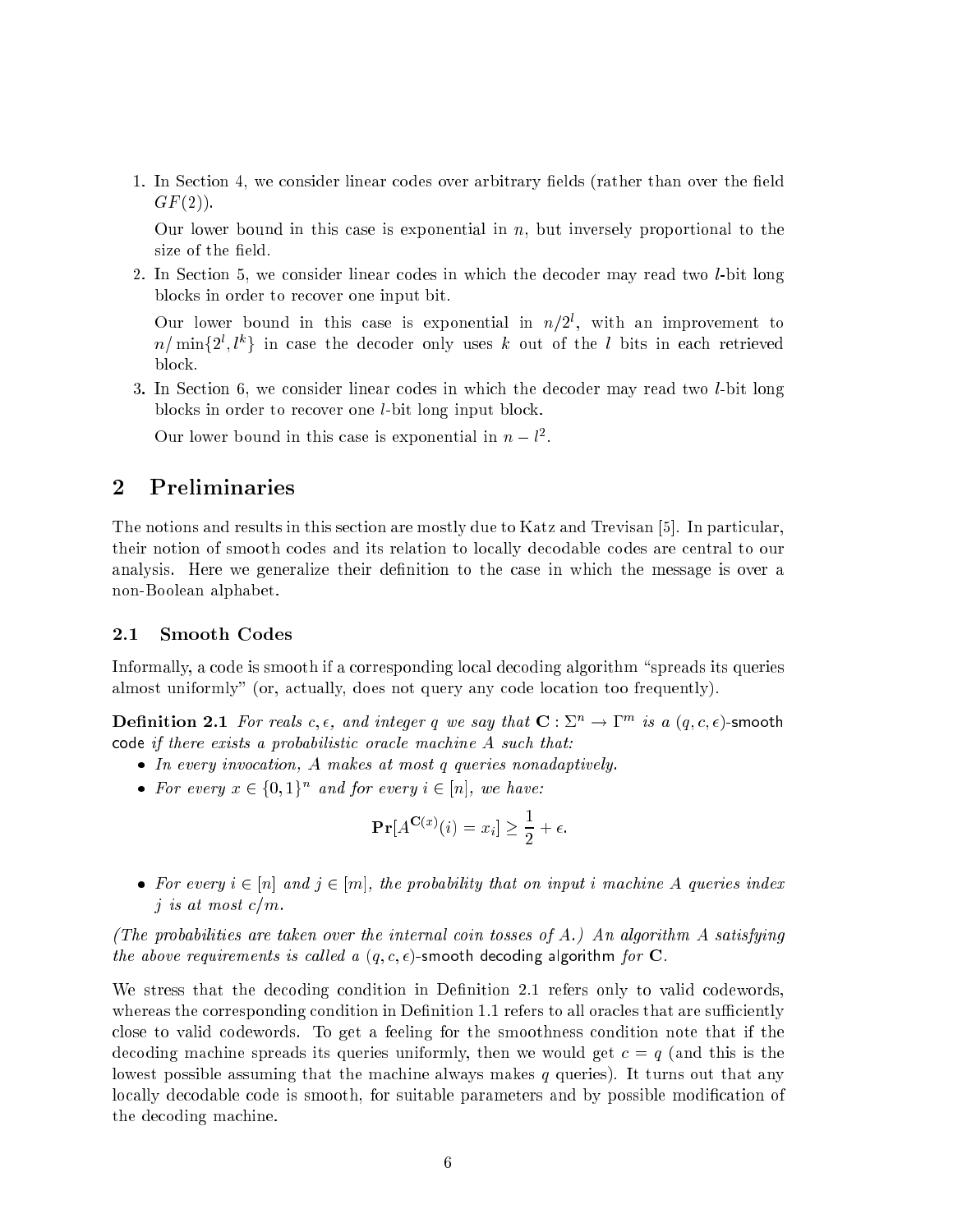Theorem 2.2 (See Theorem 1 in [5]) Let  $\mathbf{C} : \Sigma^n \to \Gamma^m$  be a  $(q, \delta, \epsilon)$ -locally decodable code. Then **C** is also a  $(q, q/\delta, \epsilon)$ -smooth code.

We note that [5, Thm. 1] is stated for the case  $\Sigma = \{0,1\}$ , but the proof (in [5]) applies to the general case as well.

### 2.2 The Recovery Graphs

Let  $\mathbf{C}: \Sigma^n \to \Gamma^m$  be a  $(2, c, \epsilon)$ -smooth code and let algorithm A be a (non-adaptive)  $(2, c, \epsilon)$ smooth decoding algorithm for C. Let  $(q_1, q_2)$  be a pair of elements of [m]. We say that a given invocation of A reads  $(q_1, q_2)$  if the set of indices that A reads in that invocation equals  ${q_1, q_2}$ . We say that  $(q_1, q_2)$  is good for *i* if:

$$
\Pr[A^{\mathbf{C}(x)}(i) = x_i | A \text{ queries } (q_1, q_2)] > 1/2.
$$

where the probability is taken over x uniformly chosen from  $\{0,1\}^n$ , and over the internal coin tosses of A. For every  $i \in [n]$ , we consider the graph with edge set consisting of the set of good pairs.

**Definition 2.3** Fixing a code  $\mathbf{C}$  :  $\{0,1\}^n \to \Gamma^m$  and a 2-query recovery algorithm A, the recovery graph for  $i \in [n]$ , denoted  $G_i$ , consists of the vertex set  $[m]$  and the edge set  $E_i$  that equals the set of pairs  $(q_1, q_2)$  that are good for i.

We have the following result about such graphs.

**Lemma 2.4** ([5]) Let C be a  $(2, c, \epsilon)$ -smooth code and  $\{G_i\}_{i=1}^n$  be the associated set of recovery graphs. Then, for every i, the graph  $G_i = ([m], E_i)$  has a matching  $M_i \subseteq E_i$  of size at least  $\epsilon m/c$ .

This is essentially Lemma 4 in [5], but, since we slightly changed the definition of the recovery graph (from [5]), and get slightly better bounds, we present a proof below. **Proof:** We may assume without loss of generality that, for every  $i \in [n]$  and  $j_1, j_2 \in [m]$ ,

$$
\Pr[A^{\mathbf{C}(x)}(i) = x_i | A \text{ queries } (j_1, j_2)] \ge \frac{1}{2}
$$
 (1)

where the probability is taken uniformly over  $x \in \{0,1\}^n$  and A's internal coin tosses. (For example, we can modify A so that it outputs a random bit whenever  $i \in [n]$  and  $j_1, j_2 \in [m]$ do not satisfy Eq. (1).) Using a Markov argument, it follows that with probability at least  $2\epsilon$ , on input  $i \in [n]$ , algorithm A generates a pair that is good for i. In other words, with probability at least  $2\epsilon$ , the pair generated by  $A(i)$  is an edge in  $G_i$ . Thus, if  $C \subseteq [m]$  is a vertex cover of  $G_i$ , then the probability that  $A(i)$  queries at least one element of C is at least  $2\epsilon$ . On the other hand, no element of [m] is queried by A with probability greater than  $c/m$ , and so it follows that  $|C| \geq (2\epsilon)/(c/m) = 2\epsilon m/c$ . Since, the size of the maximum matching in a graph is at least half the size of the minimum vertex cover, we conclude that  $G_i$  has a matching of size at least  $\epsilon m/c$ . п

we assume, without loss of generality,  $q_1 \neq q_2$ .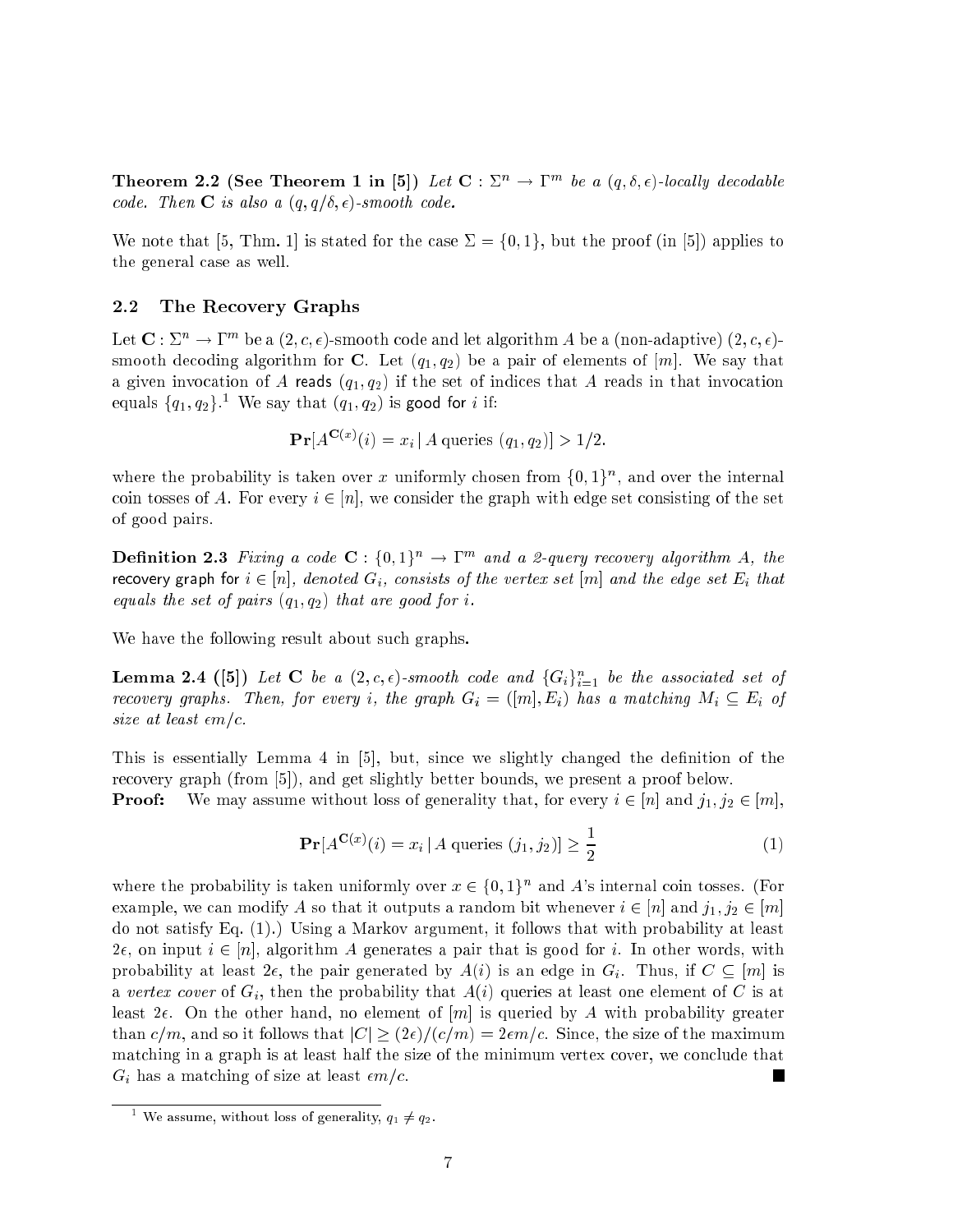### 3 Proof of Theorem 1.3

### 3.1 Getting Rid Of Projected Bits

To simplify the rest of our analysis, we would like to get rid of bits in the range of the code that are identical to some input (data) bit. That is, we wish the code to be such that no single bit of the output is equal to a particular bit of the input. We can accommodate this condition by fixing bits of the input that are identical to too many bits in the output. This gives the following lemma.

**Lemma 3.1** For  $n > 4c/\epsilon$ , let  $\mathbf{C} : \{0,1\}^n \rightarrow \{0,1\}^m$  be a  $(q,c,\epsilon)$ -smooth code. Then there is another code  $\mathbf{C}' : \{0,1\}^{n'} \to \{0,1\}^{m'}$  that has a  $(q,c,\epsilon/2)$ -smooth reconstruction procedure A', such that  $n' \geq n/2$ ,  $m' \leq m$ , and for every i and j there exists an  $x \in \{0,1\}^{n'}$ such that the jth bit of  $\mathbf{C}'(x)$  is different from  $x_i$ . Furthermore, if  $\mathbf{C}$  is a linear code, then  $so\;us\; \mathbf{\cup}$  .

Thus lower bounds on the length of smooth codes satisfying the conclusion of the lemma yield lower bounds on general smooth codes.

**Proof:** Consider the set I of bits in the input that occur in more than a fraction  $2/n$  of the bits of the output. Clearly,  $|I| \leq n/2$ . For each  $i \in [n] \setminus I$ , consider the behavior of the smooth reconstruction procedure  $A^{\mathbf{C}(x)}(i)$  for some x. Since  $i \notin I$ , at most a fraction  $2/n$ of the bits of  $\mathbf{C}(x)$  contain copies of  $x_i$ . By the smoothness condition, such code bits are examined with probability at most  $2c/n$ , which is less than  $\epsilon/2$  (provided that  $n > 4c/\epsilon$ ). Thus, if we modify A such that it does not read such bits, we may decrease the probability that it recovers  $x_i$  by at most  $\epsilon/2$ , so the recovery condition is met.

We construct the code  $\mathbb C$  from  $\mathbb C$  by omitting the output bits that are copies of any input bit  $i \in [n]$ , fixing arbitrary<sup>2</sup> values for the bits in I, "hardwiring" these values into  $\mathbb{C}'$ , and modifying A so that it queries only bits in  $\mathbb{C}'$  (rather than bits in  $\mathbb{C}$ ). Note that the fact that the length of  $\mathbf{C}'$  may be shorter than the length of  $\mathbf{C}$  only makes the smoothness condition easier to meet.

#### 3.2 The Combinatorial Lemma

We will deal with the linear error correcting code  $\mathbb C$  of Lemma 3.1. In the following we will use  $e_i$  to denote a vector in  $\{0,1\}^n$  that has 1 in the *i*-th coordinate and 0 elsewhere. We can identify our error-correcting code C' with a sequence of m' vectors  $a_1, \ldots, a_{m'} \in \{0,1\}^n$ , such that the j<sup>th</sup> bit of  $C(x)$  is  $a_j \cdot x$ . Recall that, by Lemma 3.1, none of these  $a_j$ 's equals any unit vector  $e_i$ . Let  $\{G_i\}_{i=1}^n$  be the sequence of recovery graphs associated to  $\mathbf{C}'$  as in Lemma 2.4.

**Lemma 3.2** For every i, and for every  $(q_1, q_2) \in E_i$ ,  $e_i$  is in the span of  $\{a_{q_1}, a_{q_2}\}\$ .

**Proof:** Suppose  $e_i$  is linearly independent of  $a_{q_1}$  and  $a_{q_2}$ . Then, for a random x, the value  $x \cdot e_i$  is independent (in the statistical sense) of the values  $x \cdot a_{q_1}$  and  $x \cdot a_{q_2},$  and so it

<sup>2</sup> Actually, in order to preserve linearity, these bits should all be set to zero. However, in fact, all our results apply also to affine codes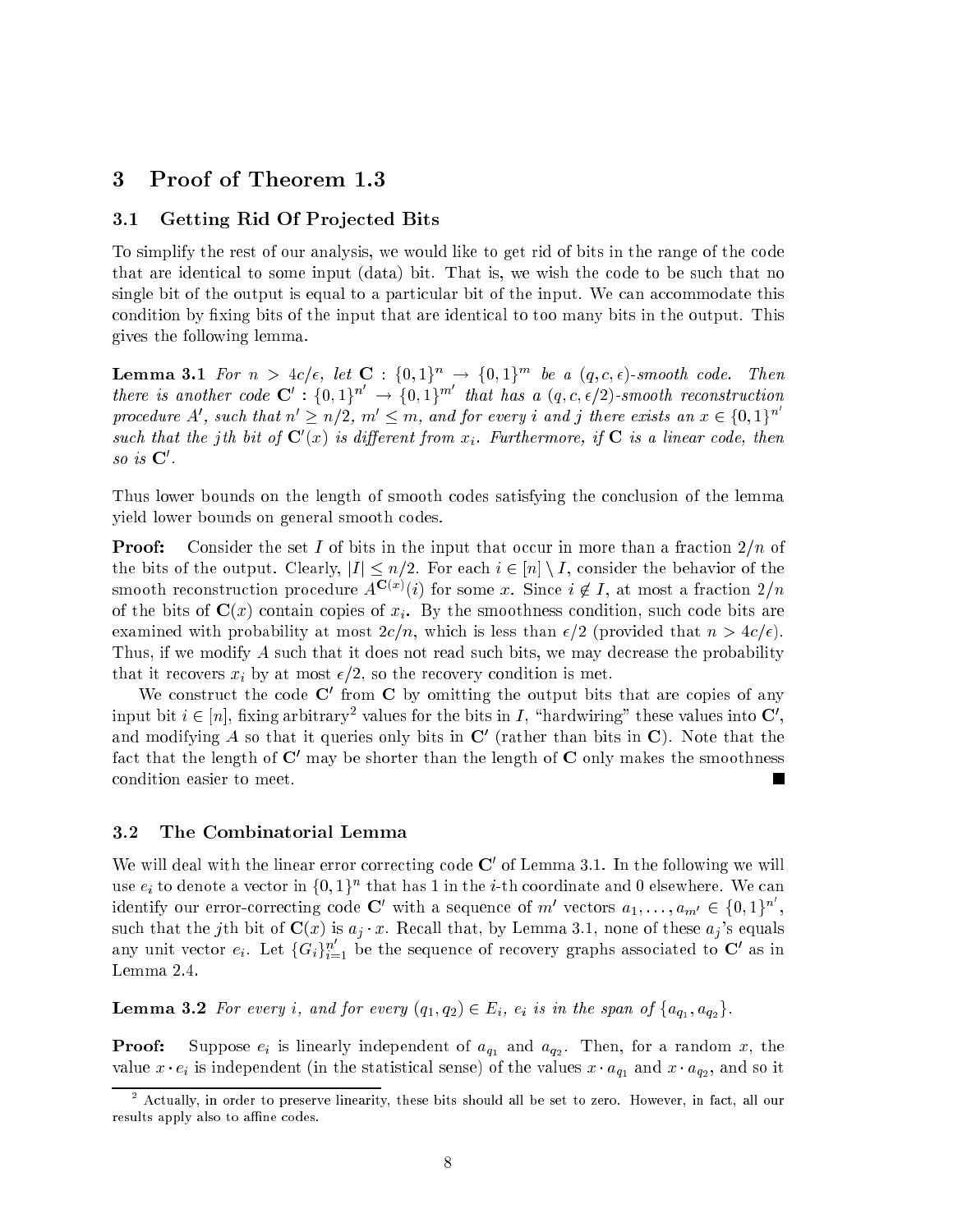is not possible to gain any advantage in predicting  $x_i$  by looking at the  $q_1$ th and the  $q_2$ -th bit of the encoding of x.

Since we are dealing with the field  $\{0,1\},$  when  $e_i$  is in the span of  $\{a_{q_1},a_{q_2}\}$  there are only three possibilities: either  $a_{q_1}$  or  $a_{q_2}$  equals  $e_i$  itself, or  $e_i = a_{q_1} \oplus a_{q_2}$ . But for  ${\bf C}$  (as in Lemma 3.1) the only possible case is that  $e_i = a_{q_1} \oplus a_{q_2}.$  Thus proving Theorem 1.3 reduces to proving the following result.

**Lemma 3.3 (Combinatorial Lemma)** Let  $\gamma > 0$  be a real and  $a_1, \ldots, a_m$  be elements of  $\{0,1\}^n$  such that for every  $i \in [n]$  there is a set  $M_i$  of at least  $\gamma m$  disjoint pairs of indices  $(j_1, j_2)$  such that  $e_i = a_{j_1} \oplus a_{j_2}$ . Then  $m \geq 2^{\gamma n}$ . Furthermore, the conclusion holds even when the hypothesis only states that  $\frac{\pi}{n}$  $\sum_{i=1}^n |M_i| \ge \gamma m$ .

Below, we will present two alternative proofs of Lemma 3.3. Combining all the above lemmas, we get:

Corollary 3.4 Let  $C: \{0,1\}^n \rightarrow \{0,1\}^m$  be a  $(2,c,\epsilon)$ -smooth linear code. Then  $m \geq$  $2^{\epsilon n/(4c)}$ 

Notice that Theorem 1.3 is an immediate consequence of Corollary 3.4 and Theorem 2.2:

**Proof:** We first apply Lemma 3.1 to obtain a  $(2, c, \epsilon')$ -smooth linear code  $\mathbf{C}' : \{0,1\}^n \to$  $\{0,1\}^m$ , for  $n' \geq n/2$ ,  $m' \leq m$  and  $\epsilon' = \epsilon/2$ . Combining Lemmas 2.4 and 3.2, it follows that  $\frac{1}{n'}$  $\sum_{i=1}^n |M_i| \geq \epsilon' m'/c$ . Finally, applying Lemma 3.3, we get  $m' \geq 2^{\epsilon' n'/c} \geq 2^{\epsilon n/4c}$ , and using  $m > m$  the claim follows.

### 3.3 A Combinatorial Proof of Lemma 3.3

For starters, let us suppose that all the vectors  $a_1, \ldots, a_m$  are different. In this special case, Lemma 3.3 is a consequence of the following known combinatorial result.<sup>3</sup>

**Lemma 3.5 (See Section 16 in 2.)** For any subset  $S \subseteq \{0,1\}^n$  of the hypercube, the number of edges of the hypercube having both endpoints in S is at most  $\frac{1}{2}|S|\log_2 |S||$ .

Note that our (distinct) vectors  $a_1, \ldots, a_m$  are all vertices of a hypercube, and we are assuming that, for every *i*, there are at least  $\gamma m$  edges in the *i*th "direction" between such vertices. This gives a total of at least  $\gamma mn$  edges, but this number has to be no more than  $\frac{1}{2}m\left\vert \log_{2}m\right\vert <\frac{1}{2}m\log_{2}2m,$  and so it follows that  $2m\geq2^{2\gamma n}.$ 

To complete the proof of Lemma 3.3, we have to consider the case that  $a_1, \ldots, a_m$  are not all different. Note that an analogue of Lemma 3.5 does not hold in this case (e.g., if  $a_1 = \cdots = a_{m/2} = 0^n$  and  $a_{(m/2)+1} = \cdots = a_m = 10^{n-1}$  then we get  $(m/2)^2$  edges).<sup>4</sup>

The proof of Theorem 2 in [2, Sec. 16] implies that the subset  $S \subseteq \{0,1\}^{\circ}$  for which the number of internal edges is maximum is the set of the first  $m=|\mathcal{S}|$  strings in lexicographic order (of {0, 1}"). Since each such vertex has at most  $\lceil \log_2 m \rceil$  internal edges, we get a bound of  $\frac{1}{2}|\mathcal{S}|\lceil \log_2 |\mathcal{S}|\rceil$  on the number of internal edges.

 $^4$  Note that this example does not violate Lemma 3.3: for every sequence of  $M_i$ 's as in Lemma 3.3, it holds that  $\sum_{i=1}^n |M_i| \le 1$  (since  $|M_1| \le 1$  and all the other  $M_i$ 's must be empty). Thus, the furthermore-hypothesis only holds with  $\gamma \leq 1/nm$ , implying a lower bound of  $m \geq 2$  (  $\gamma \geq 2$  (which indeed holds).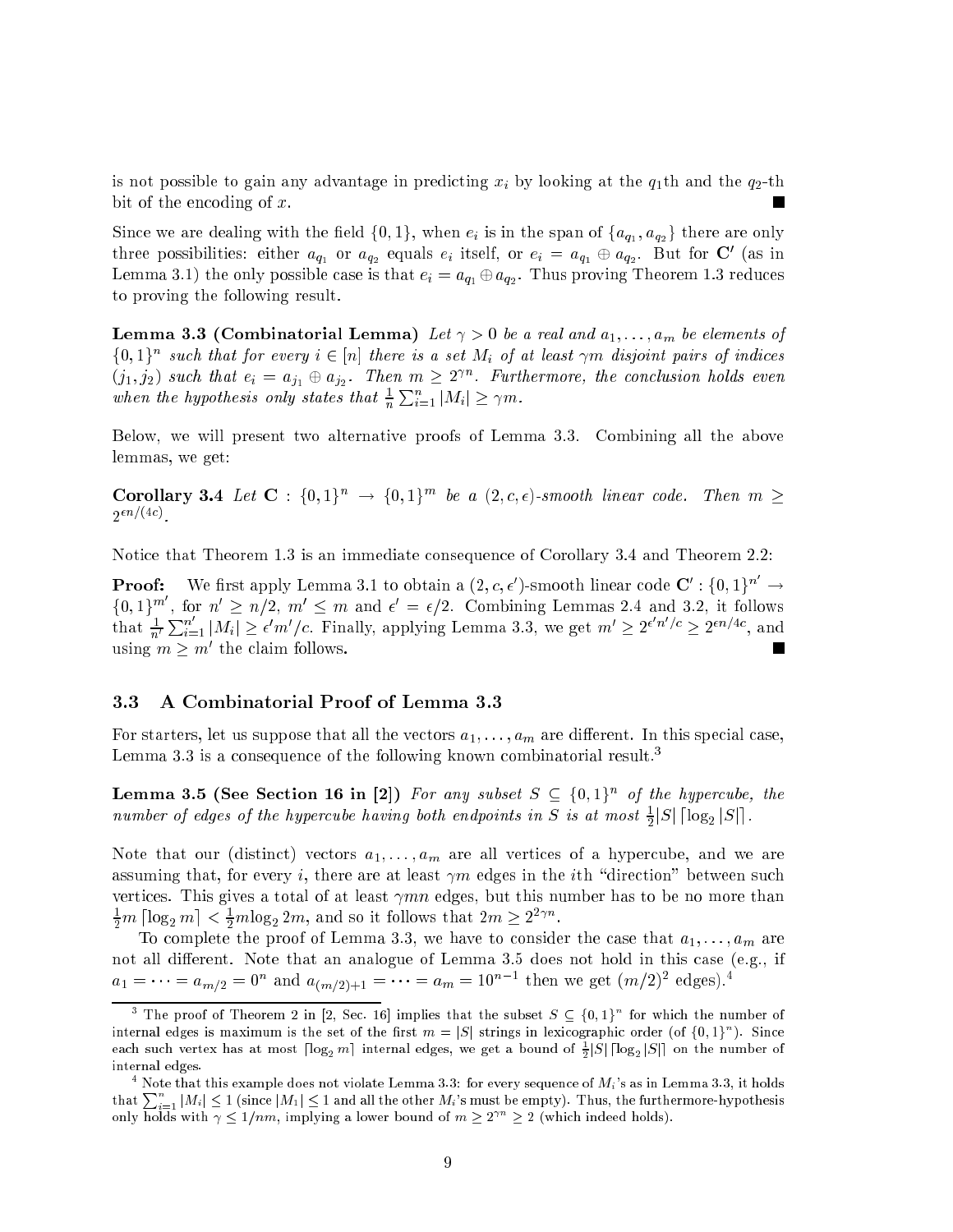For every  $a \in \{0,1\}^n$ , let us denote by  $\nu_a$  the number of indices j such that  $a_j = a$ (so that  $\sum_{a\in\{0,1\}^n} \nu_a = m$ ). That is,  $\nu_a$  is the multiplicity of the vector a in the sequence  $a_1, \ldots, a_m$ . For every k, let us denote by  $S_k$  the set of vectors a such that  $\nu_a \geq k$ , and let  $s_k = |S_k|$ ; observe that

$$
\sum_{k} s_k = m \tag{2}
$$

because each vector a that occurs in the sequence  $a_1, \ldots, a_m$  is counted exactly  $\nu_a$  times. Finally, define  $\chi(a, j)$  to be 1 if  $\nu_a \geq j$  and to be 0 otherwise. With this new piece of notation we can write

$$
\sum_{a \in \{0,1\}^n} \sum_{k \ge 1} \chi(a, k) = m,\tag{3}
$$

and we also note that for any two vectors  $a, b \in \{0, 1\}^n$  we have

$$
\min\{\nu_a,\nu_b\} = \sum_{k\geq 1} \chi(\nu_a,k)\chi(\nu_b,k). \tag{4}
$$

Now we would like to argue that for every  $i$ , the following upper bound holds on the size of the matching  $M_i$ :

$$
|M_i| \leq \sum_{a,b:a \oplus b=e_i} \min\{\nu_a, \nu_b\} \tag{5}
$$

Indeed, for starters we have by definition that  $M_i$  is the set of all pairs  $(j_1, j_2)$  such that  $a_{j1} \oplus a_{j2} = e_i$ , and all such pairs are disjoint. Let us fix two vectors a and b such that  $a \oplus b = e_i$ , and consider how many possible pairs  $(j_1, j_2)$  can belong to  $M_i$  subject to  $a_{j1} = a$  and  $a_{j2} = b$ ; since the pairs have to be disjoint, both  $\nu_a$  and  $\nu_b$  are upper bounds on the number of such possible pairs. Summing over all choices of  $a$  and  $b$  gives the bound of (5).

Combining the lemma's hypothesis with Equations (5) and (4), we get

$$
\gamma mn \leq \sum_{i=1}^{n} |M_i|
$$
  
\n
$$
\leq \sum_{i=1}^{n} \sum_{a \in \{0,1\}^n} \min\{\nu_a, \nu_{a \oplus e_i}\}
$$
  
\n
$$
= \sum_{i=1}^{n} \sum_{a \in \{0,1\}^n} \sum_{k \geq 1} \chi(\nu_a, k) \chi(\nu_{a \oplus e_i}, k)
$$

and so

$$
\gamma mn \leq \sum_{k \geq 1} \sum_{i=1}^{n} \sum_{a \in \{0,1\}^n} \chi(\nu_a, k) \chi(\nu_{a \oplus e_i}, k). \tag{6}
$$

Note that  $\sum_{i=1}^n$  $\sum_{a\in\{0,1\}^n}\chi(\nu_a,k)\chi(\nu_{a\oplus e_i},k)$  counts (twice) the number of hypercube edges with both endpoints in  $S_k$ . Thus, by Lemma 3.5 we have, for every k, that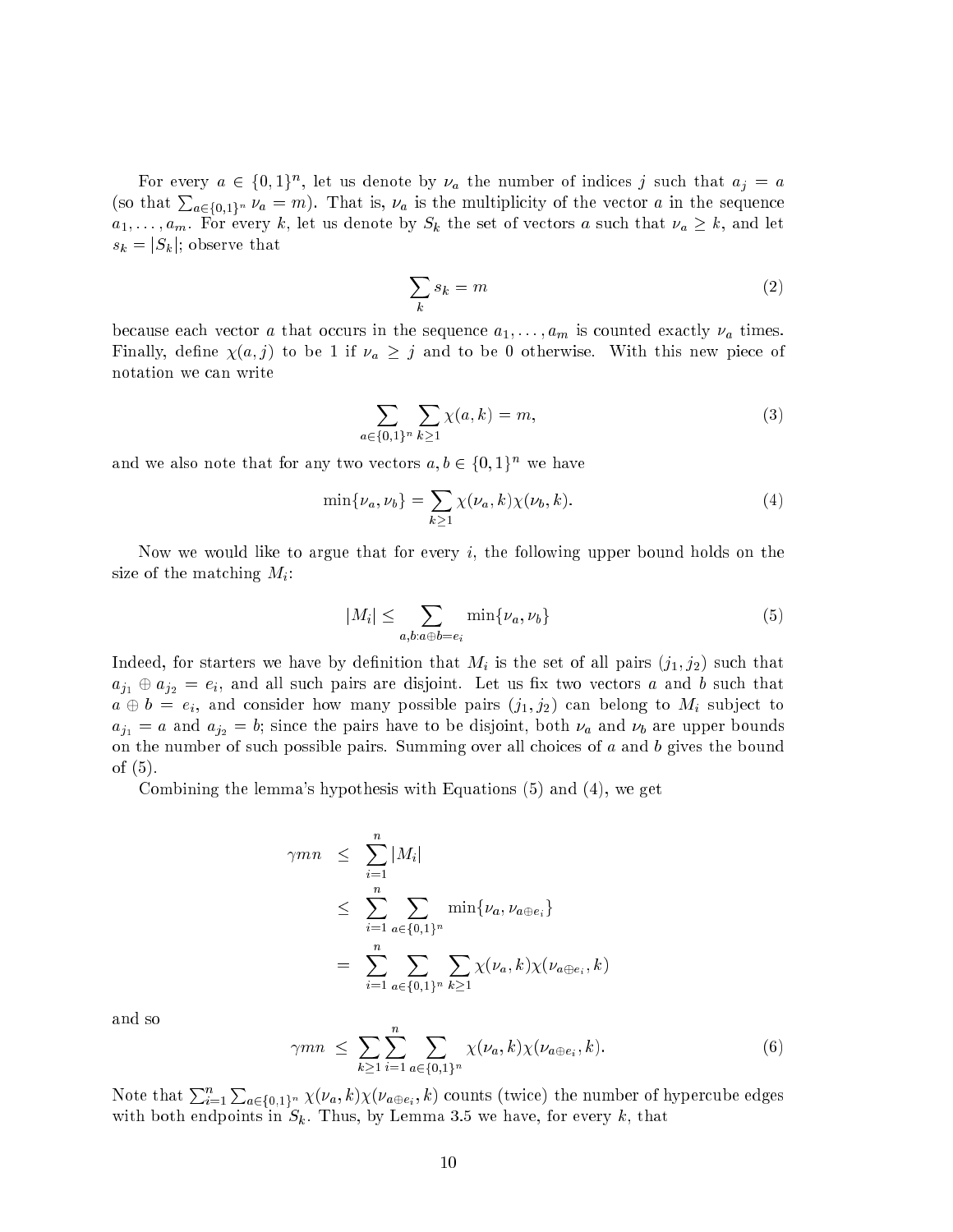$$
\sum_{i=1}^{n} \sum_{a \in \{0,1\}^n} \chi(\nu_a, k) \chi(\nu_{a \oplus e_i}, k) \leq 2 \cdot \frac{1}{2} |S_k| \left[ \log_2 |S_k| \right]
$$
  
=  $s_k \left[ \log_2 s_k \right] < s_k \cdot (1 + \log_2 m).$ 

Combining this inequality with (6), and recalling (2), we have

$$
\gamma mn < \sum_{k} s_k \cdot (1 + \log_2 m) = m \cdot \log_2 2m,
$$

from which it follows that  $m > 2^{n}$  . This is almost what the lemma claims (i.e., the lemma's claim is  $m \geq 2^{\gamma n}$ ). The alternative proof (presented below) establishes the lemma as stated. The difference is insignificant to our applications (i.e., it amounts to a loss of a factor of 2 in the exponential lower-bounds).

### 3.4 An Information-Theoretic Proof of Lemma 3.3

The proof in this section is due to Alex Samorodnitsky, and was suggested to us after we found the combinatorial proof presented in the previous subsection.

Let X be a random variable uniformly distributed in the multi-set  $\{a_1, \ldots, a_m\}$ . We will write  $X = X_1 X_2 \cdots X_n$ , where  $X_i$  denotes the *i*th bit of X, and  $X_{i,j}$  denotes  $X_i \cdots X_j$ . We consider the entropy of X, denoted  $H(X)$ . On one hand,  $H(X) \leq \log m$ . On the other hand, we will prove that  $H(X) \geq \gamma n$ , and Lemma 3.3 will follow immediately.

We can express the entropy of  $X$  as

$$
H(X) = H(X_1) + H(X_2|X_1) + \cdots + H(X_n|X_1 \cdots X_{n-1}).
$$

The value of the *i*th term,  $H(X_i | X_1 \cdots X_{i-1}) = H(X_i | X_{1,i-1})$ , is given by the following formula:

$$
H(X_i|X_{1,i-1}) = \sum_{b \in \{0,1\}^{i-1}} \mathbf{Pr}[X_{1,i-1} = b] \cdot H(X_i|X_{1,i-1} = b).
$$

Observe that for any 0/1 random variable Y, we have  $H(Y) \ge \min\{Pr[Y=0], Pr[Y=1]\},$ so the above expression is at least

$$
\sum_{b \in \{0,1\}^{i-1}} \mathbf{Pr}[X_{1,i-1} = b] \cdot \min\{\mathbf{Pr}[X_i = 0 | X_{1,i-1} = b], \mathbf{Pr}[X_i = 1 | X_{1,i-1} = b],\}
$$

and this is at least

$$
\sum_{b \in \{0,1\}^{i-1}} \mathbf{Pr}[X_{1,i-1} = b] \cdot \frac{1}{2} \cdot \mathbf{Pr}[X \text{ is an endpoint in an edge of } M_i | X_{1,i-1} = b],
$$

which is exactly

$$
\frac{1}{2} \cdot \mathbf{Pr}[X \text{ is an endpoint in an edge of } M_i] \ge \frac{1}{2} \cdot 2\gamma = \gamma.
$$

Then  $H(X) \geq \gamma n$  and so  $m \geq 2^{\gamma n}$ .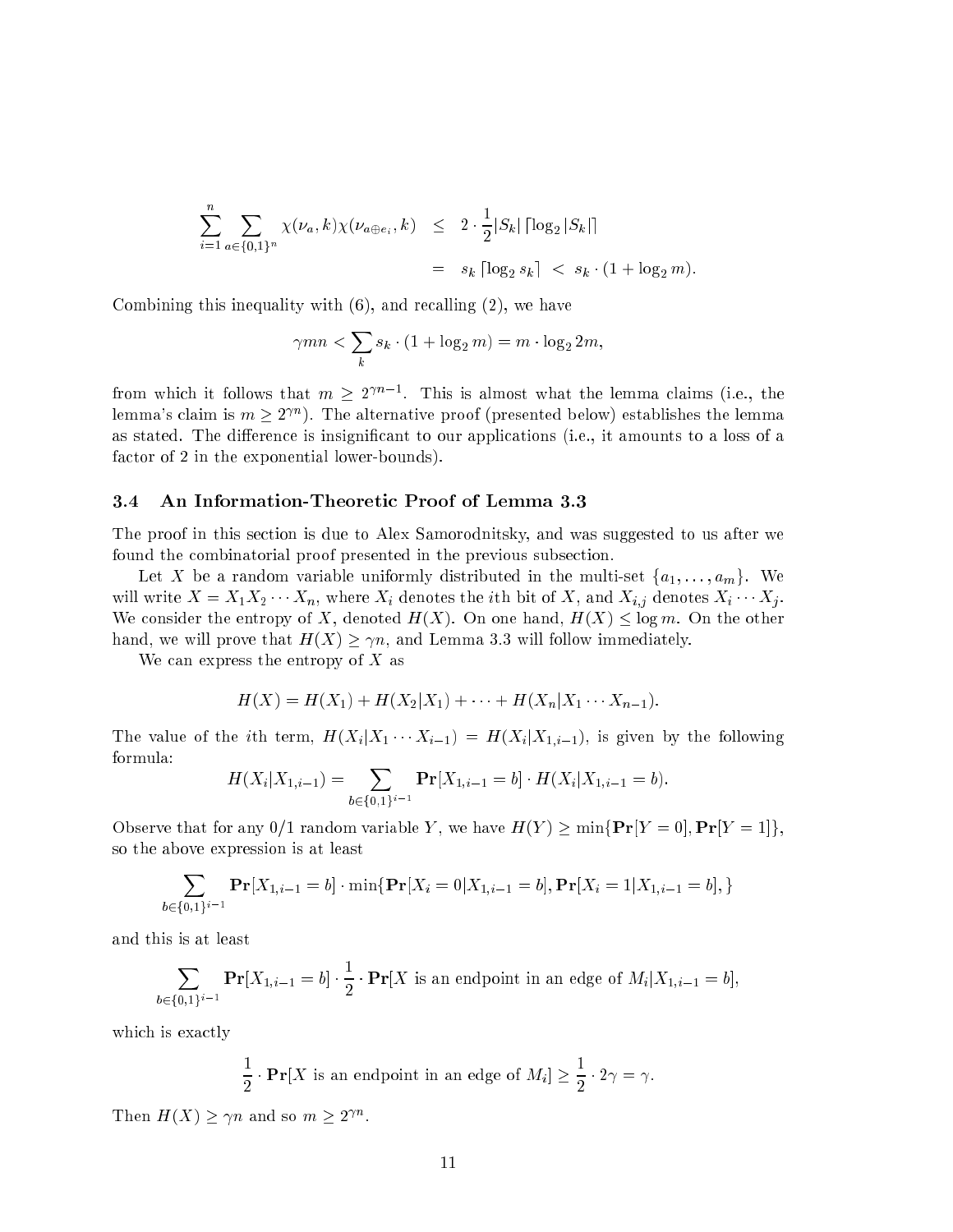# 4 Extension To Arbitrary Finite Fields – The Proof of Theorem 1.4

We extend Theorem 1.3 to linear codes over any finite field F, where  $F = GF(2)$  is a special case treated (slightly better) in Theorem 1.3.

Remember that Theorem 1.4 states that if we let  $\mathbf{C}: F^n \to F^m$  be a  $(2,\delta,\epsilon)$ -locally decodable linear code, then  $m \geq 2^{\frac{n}{16} \cdot n - 1 - \log_2 |F|}$ .

This result is proven by an argument analogous to the one in Section 3. Here we deal with vector spaces over an arbitrary finite field. Specifically, we let  $F$  denote any such field, and consider *n*-dimensional vectors over F. In particular,  $\vec{e}_i$  denotes the *n*-dimensional vector that has  $1$  in coordinate  $i$  and zero in all other coordinates. We say that a pair of vectors  $(\vec{u}, \vec{v}) \in F^n \times F^n$  spans a third vector  $\vec{w} \in F^n$  if there exists  $\alpha, \beta \in F$  such that  $\vec{w} = \alpha \vec{u} + \beta \vec{v}$ . Again, the analysis reduces to providing lower bounds on the cardinality of multi-sets that contain many disjoint pairs that span each  $\vec{e}_i$ .

**Lemma 4.1** Let F be a finite field, n an integer, and S a multi-set of  $F^n$ . For  $i = 1, ..., n$ , let  $M_i$  be a set of disjoint pairs of elements of S that span  $\vec{e}_i$ . Then

$$
\sum_{i=1}^{n} |M_i| \le 2|S| + 2 \cdot |S| \cdot \log_2(|S| \cdot |F|).
$$

 $1 \text{ mus}, \text{ II } \frac{2}{n}$  $\sum_{i=1}^n |M_i| \geq \gamma |S|$ , then  $|S| \geq 2^{(\gamma n/2)-1-\log_2 |F|}$ .

### 4.1 Getting Rid Of Multiples Of  $\vec{e}_i$

Motivation: Our first goal is to get rid of queries that are multiples of some unit vector  $\vec{e}_i$ . Intuitively, such queries have limited utility, as shown in Claim 4.2. One benefit of getting rid of such queries is that recovery via a remaining pair of queries requires to use both answers, that is, if the query vectors  $\vec{u}$  and  $\vec{v}$  span  $\vec{e}_i$  then it must be the case that  $e_i = \alpha \vec{u} + \beta \vec{v}$ , for some  $\alpha, \beta \in F \setminus \{0\}$ .

Let S be as in the lemma, and  $E_i$  denote the set of all pairs in S that span  $\vec{e}_i$ . (Recall that  $M_i$  is a subset of  $E_i$ , consisting only of disjoint pairs.) Define

$$
S' \stackrel{\text{def}}{=} S \setminus \{ \alpha \vec{e}_i : \alpha \in F \& i = 1, ..., n \}
$$
 (7)

 $E_i' \equiv E_i \cap (S' \times S')$ ) the contract of  $\mathcal{S}$  (8) and  $\mathcal{S}$  (8) and  $\mathcal{S}$  (8) and  $\mathcal{S}$  (8) and  $\mathcal{S}$  (8) and  $\mathcal{S}$  (8) and  $\mathcal{S}$  (8) and  $\mathcal{S}$  (8) and  $\mathcal{S}$  (8) and  $\mathcal{S}$  (8) and  $\mathcal{S}$  (8) and  $\mathcal{S}$  (8) and

$$
M'_i \stackrel{\text{def}}{=} M_i \cap (S' \times S'). \tag{9}
$$

Claim 4.2  $\sum_{i=1}^n |M_i| \leq 2|S| + \sum_{i=1}^n |M_i'|$ .

**Proof:** We bound from above the number of pairs in  $\cup_i M_i$  with an endpoint in  $S \setminus S'$ . We consider two types of pairs:

1. A pair  $(\vec{u}, \vec{v})$  such that either  $\vec{u}$  or  $\vec{v}$  is a multiple of some  $\vec{e}_i$ . The number of such pairs is bounded from above by  $2 \cdot |S \setminus S'|$ , because element of the form  $\alpha \vec{e}_i$  can "account" for at most one pair.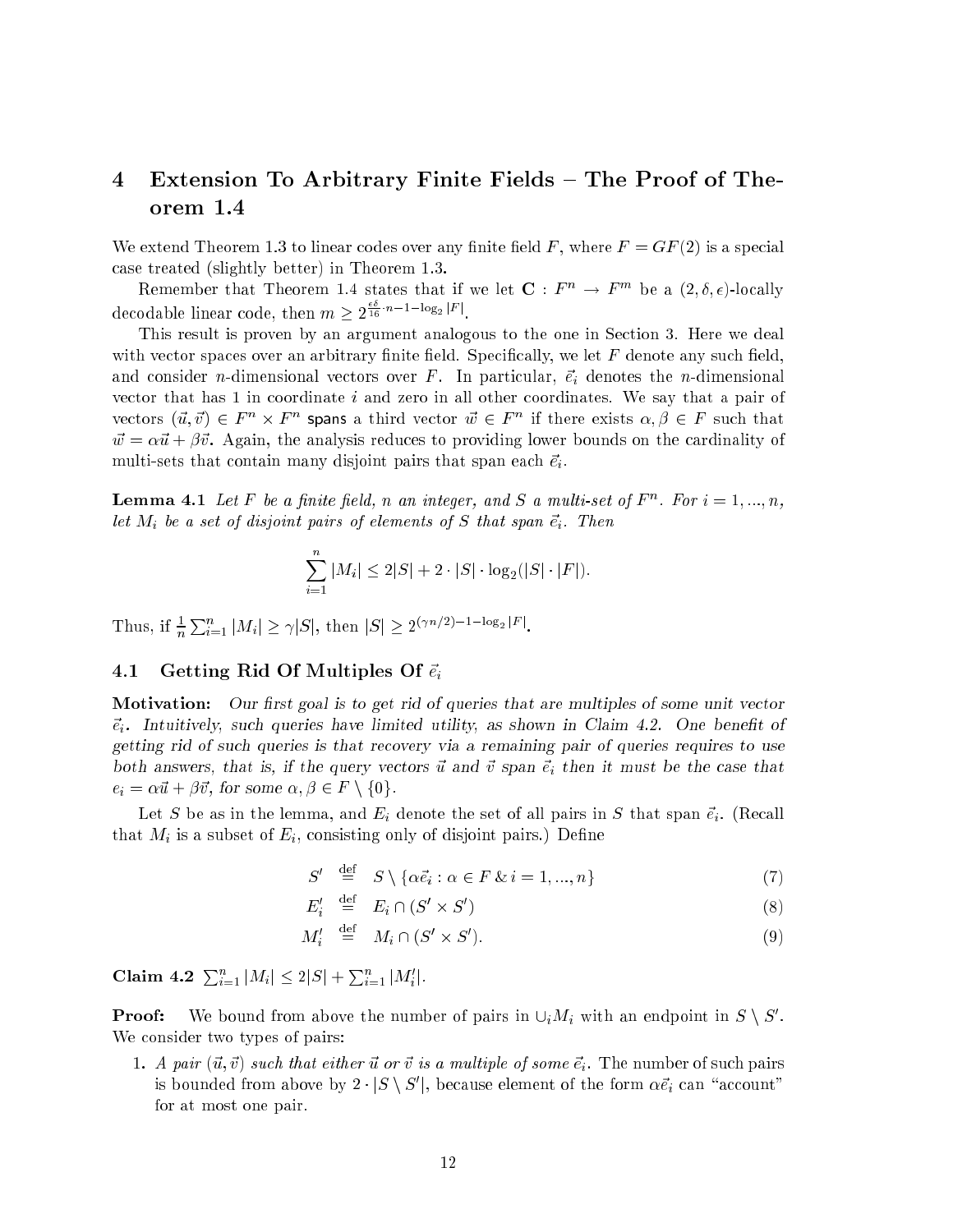2. A pair  $(\vec{u}, \vec{v})$  such that for some i and  $\alpha, \beta \in F \setminus \{0\}$ ,  $\vec{e}_i = \alpha \vec{u} + \beta \vec{v}$ . Suppose, without loss of generality, that  $\vec{u} = \gamma \vec{e}_i$  and  $\vec{v} = \delta \vec{e}_i + \eta \vec{e}_i$ . Then  $\vec{v}$  contributes to  $M_i \setminus M'_i$ , but cannot contribute (under this case) to any  $M_k \setminus M'_k$  with  $k \notin \{i, j\}$  (because if  $(\vec{u}', \vec{v}) \in M_k \setminus M'_i$  for  $k \notin \{i, j\}$ , then  $\vec{u}'$  must be a multiple of  $\vec{e}_k$  and it must hold that  $\vec{e}_k = \alpha' \vec{u}' + \beta' \vec{v}$  with  $\beta' = 0$ ; so this pair is not counted in the current case). It follows that the number of such pairs is bounded above by  $2|S'|$ .

Combining the two types, the claim follows.

### 4.2 Reduction To The Boolean case

Motivation: The first step in the reduction is to convert the system into one in which recovery is via fixed coefficients. Specifically, we shall define a redundant form of  $S'$  such that each  $\vec{v} \in S'$  will be represented by its  $|F| - 1$  nonzero multiples. Recovery of the ith bit via queries  $\vec{u}$  and  $\vec{v}$  with multipliers  $\alpha$  and  $-\beta$  will be replaced by queries  $\alpha \vec{u}$  and  $\beta \vec{v}$ and straight addition.

Let  $S^\prime$  be a multi-set as above. Define

$$
S'' \stackrel{\text{def}}{=} \{ \langle \vec{u}, \alpha \rangle : \vec{u} \in S' \& \alpha \in F \setminus \{0\} \},\tag{10}
$$

$$
E_i'' \stackrel{\text{def}}{=} \{ (\langle \vec{u}, \alpha \rangle, \langle \vec{v}, \beta \rangle) \in S'' \times S'' : \exists \gamma \in F \setminus \{0\} \text{ s.t. } \alpha \vec{u} - \beta \vec{v} = \gamma \vec{e}_i \}. \tag{11}
$$

<sup>i</sup>

ш

That is, if  $\vec{u}$  occurs with multiplicity m in S', then (for every  $\alpha \in F \setminus \{0\}$ )  $\langle \vec{u}, \alpha \rangle$  occurs with multiplicity m in S''. Clearly, if  $(\langle \vec{u}, \alpha \rangle, \langle \vec{v}, \beta \rangle) \in E''_i$ , then  $(\vec{u}, \vec{v}) \in E'_i$ . On the other hand, if  $(\vec{u}, \vec{v}) \in E'_i$ , then there exists  $\alpha, \beta, \gamma \in F \setminus \{0\}$  such that  $\alpha \vec{u} - \beta \vec{v} = \gamma \vec{e}_i$ , and thus there exists  $\delta \in F \setminus \{0\}$  (i.e.,  $\delta = \beta/\alpha$ ) such that  $(\langle \vec{u}, \eta \rangle, \langle \vec{v}, \delta \eta \rangle) \in E''_i$  for every  $\eta \in F \setminus \{0\}.$ 

Let  $M''_i$  be defined as follows. For every  $(\vec{u},\vec{v})\in M'_i$  such that  $\alpha\vec{u}-\beta\vec{v}$  is a multiple of  $\vec{e}_i$ , and for every  $\delta \in F \setminus \{0\}$ , add  $(\langle \vec{u}, \delta \alpha \rangle, \langle \vec{v}, \delta \beta \rangle)$  to  $M''_i$ . Note that since  $\vec{u}, \vec{v} \in S'$  are not multiples of  $\vec{e}_i$ , it must be the case that  $\alpha, \beta \neq 0$ , and thus indeed  $M''_i \subseteq E''_i$ .

Claim 4.3  $1. |S''| = (|F| - 1) \cdot |S'|$ . 2.  $\sum_{i=1}^n |M''_i| = (|F| - 1) \cdot \sum_{i=1}^n |M'_i|$ . 3.  $M''$  is a set of disjoint pairs in  $E''$ .

**Proof:** All items are obvious by the definition. In particular, by the above discussion,  $M''_i \subseteq E''_i$ , and the disjointness of pairs introduced for each single  $(\vec{u}, \vec{v}) \in M'_i$  follows <sup>i</sup> <sup>i</sup> similarly. Specifically, for every  $(\vec{u}, \vec{v}) \in M'_i$ , there exist  $\alpha, \beta \in F \setminus \{0\}$  such that  $\alpha \vec{u} - \beta \vec{v}$  is <sup>i</sup> a multiple of  $\vec{e}_i$ . Thus the pairs  $(\langle \vec{u}, \delta \alpha \rangle, \langle \vec{v}, \delta \beta \rangle)$  added to  $M''_i$ , for every  $\delta \in F \setminus \{0\}$ , are disjoint (because  $\delta \alpha = \delta' \alpha$  implies  $\delta = \delta'$ , and similarly for  $\delta \beta = \delta' \beta$ ). 

Motivation: The main reduction step in the reduction is carried out in the following proof. It relies on the fact that if  $\vec{u}' - \vec{v}' = \gamma \vec{e}_i$ , with  $\gamma \in F \setminus \{0\}$ , then  $\vec{u}'$  and  $\vec{v}'$  agree on all but their ith coordinate (and they differ on their ith coordinate).

**Claim 4.4** Let S<sup>tm</sup> be an arbitrary subset of  $F^n \times F$  and  $M_1^{\prime\prime\prime}$  be an arbitrary set of disjoint pairs such that  $(\langle \vec{u}, \alpha \rangle, \langle \vec{v}, \beta \rangle) \in M'''_i$  implies  $\alpha \vec{u} - \beta \vec{v} = \gamma \vec{e_i}$  for some  $\gamma \in F \setminus \{0\}$ . Then  $|S'''| \log_2 |S'''| \geq \frac{1}{2} \cdot \sum_{i=1}^n |M''_i|.$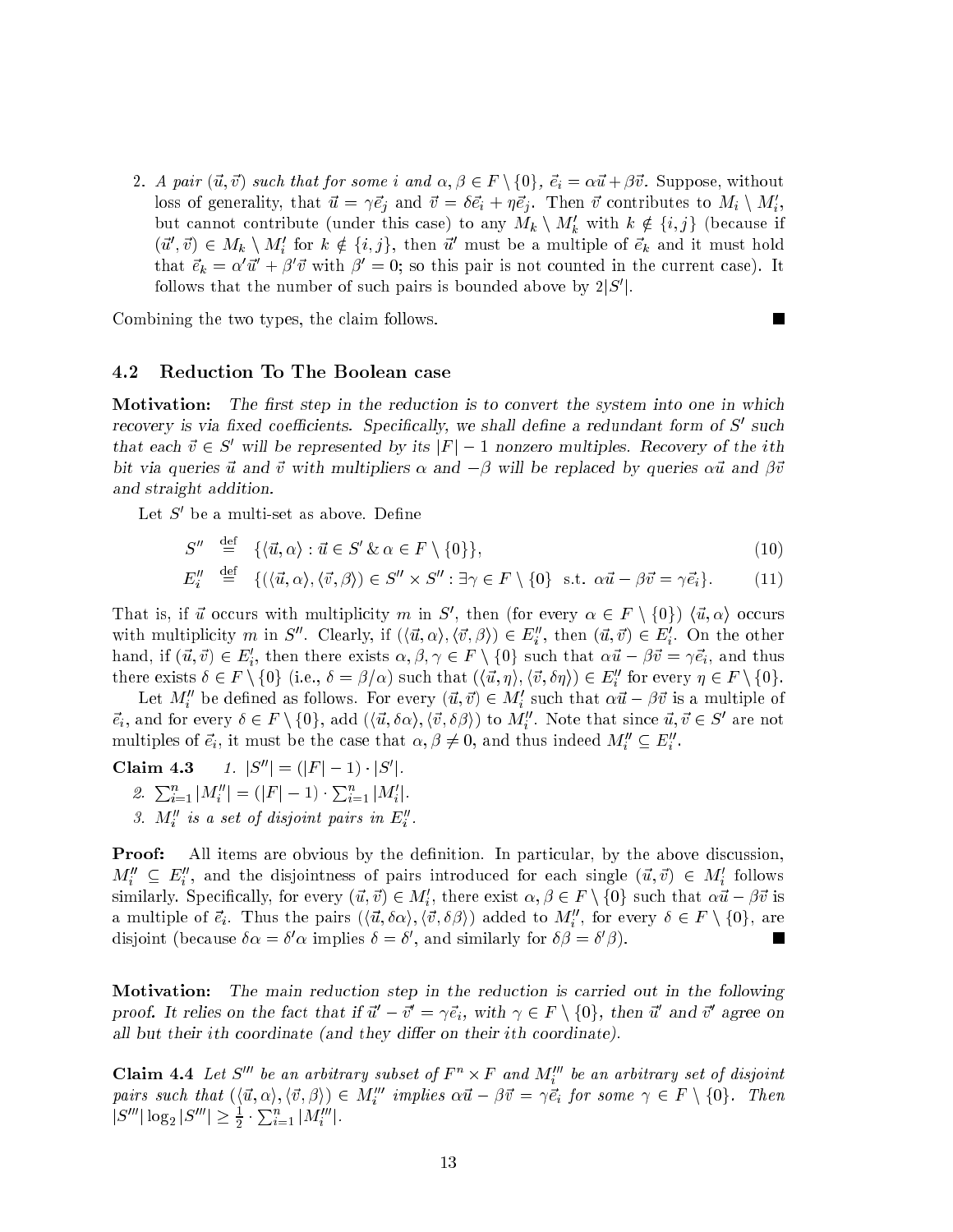**Proof:** We consider a randomized mapping of  $F^n \times F$  to  $\{0,1\}^n$ . The mapping is based on a uniformly chosen 2-coloring of F, denoted  $\chi$ , and  $\langle \vec{u}, \alpha \rangle \in F^n \times F$  is mapped to  $\chi(v_1)\cdots\chi(v_n)$ , where  $(v_1,...,v_n) = \alpha \vec{u}$ . Let us denote by  $\mu_\chi : F^n \times F \to \{0,1\}^n$  the mapping induced by the 2-coloring  $\chi : F \to \{0,1\}$ , that is,  $\mu_\chi(\vec{u}, \alpha) = \chi(v_1) \cdot \chi(v_n)$ , where  $(v_1, ..., v_n) = \alpha \vec{u}$ . Thus the multi-set  $S'''$  is randomly mapped (by  $\mu_{\chi}$ ) to a multi-set  $B_{\chi}$  of  ${0,1}^n$  such that  $|B_{\gamma}| = |S^{\prime\prime\prime}|$ .

The key observation is that for every  $(\langle \vec{u}, \alpha \rangle, \langle \vec{v}, \beta \rangle) \in M'''_i$ , with probability  $\frac{1}{2}$ , it holds that  $\mu_\chi(\vec{u}, \alpha) \oplus \mu_\chi(\vec{v}, \beta) = e_i$  (and otherwise  $\mu_\chi(\vec{u}, \alpha) = \mu_\chi(\vec{v}, \beta)$ ). The observation follows by combining the fact that  $\alpha \vec{u} = \beta \vec{v} + \gamma \vec{e}_i$ , with  $\gamma \in F \setminus \{0\}$ , and the fact that  $\Pr[\chi(e) =$  $\chi(e + \gamma) = \frac{1}{2}$  for every  $e \in F$  (and  $\gamma \in F \setminus \{0\}$ ). Letting  $M_{i,\chi}$  denote the pairs in  $M_i''$  that are mapped (by  $\mu_{\chi}$ ) to pairs  $(u, v)$  such that  $u \oplus v = e_i$ , we conclude that the expected size of  $M_{i,\chi}$  equals  $\frac{1}{2} \cdot |M_i'''|$ , where the expectation is taken uniformly over all possible  $\chi$ 's.

It follows that there exists a 2-coloring  $\chi$  such that  $\sum_{i=1}^n |M_{i,\chi}| \geq \frac{1}{2} \cdot \sum_{i=1}^n |M'''_i|$ . Fixing this  $\chi$ , we apply (the "furthermore" part of) Lemma 3.3 to  $B_{\chi}$  and the  $M_{i,\chi}$ 's, and conclude that  $|B_{\chi}| \log_2 |B_{\chi}| \geq \sum_{i=1}^n |M_{i,\chi}|$ . Thus

$$
|S'''|\log_2|S'''| = |B_{\chi}|\log_2|B_{\chi}| \ge \sum_{i=1}^n |M_{i,\chi}| \ge \frac{1}{2} \cdot \sum_{i=1}^n |M''_i|.
$$

ш

Finishing the proof of Lemma 4.1: Using Item 3 of Claim 4.3, we may apply Claim 4.4 to S'' and the  $M_i''$ 's, and get  $|S''|\log_2 |S''| \geq \frac{1}{2} \cdot \sum_{i=1}^n |M_i''|$ . Applying the other items of Claim 4.3, we get

$$
(|F|-1)\cdot |S'|\log_2(|F|\cdot |S'|)\ge (|F|-1)\cdot |S'|\log_2((|F|-1)|S'|)\ge \frac{1}{2}\cdot (|F|-1)\cdot \sum_{i=1}^n |M_i'|.
$$

Thus  $\sum_{i=1}^n |M'_i| \leq 2|S'|\log_2(|F| \cdot |S'|)$ . Combining this with Claim 4.2, we get  $\sum_{i=1}^n |M_i| \leq$  $2|S| + 2|S| \log_2(|F| \cdot |S|).$ 

# 5 Extension To Binary Linear Block Codes – The Proof of Theorem 1.5

In this section we deal with linear codes mapping  $\{0,1\}^n$  to  $(\{0,1\}^{\ell})^m$ , where the case  $\ell=1$ corresponds to the main result (presented in Section 3). Thus each output symbol is an  $\ell$ -bit long string, where each of these bits is a linear combination of the n input bits. We show that providing lower bounds for the general case reduces to providing lower bounds for the special case of  $\ell = 1$ .

### 5.1 Reduction to the Boolean case

**Lemma 5.1** Let  $\mathbf{C}$  :  $\{0,1\}^n \to (\{0,1\}^n)^m$  be a  $(q, c, \epsilon)$ -smooth linear error-correcting code. Then there is a code  $\mathbf{C}': \{0,1\}^n \to \{0,1\}^2$  in that is  $(q, c \cdot 2^{\ell}, \epsilon)$ -smooth. Furthermore, suppose that  $C$  has a decoding algorithm that uses only k predetermined bits out of the  $\ell$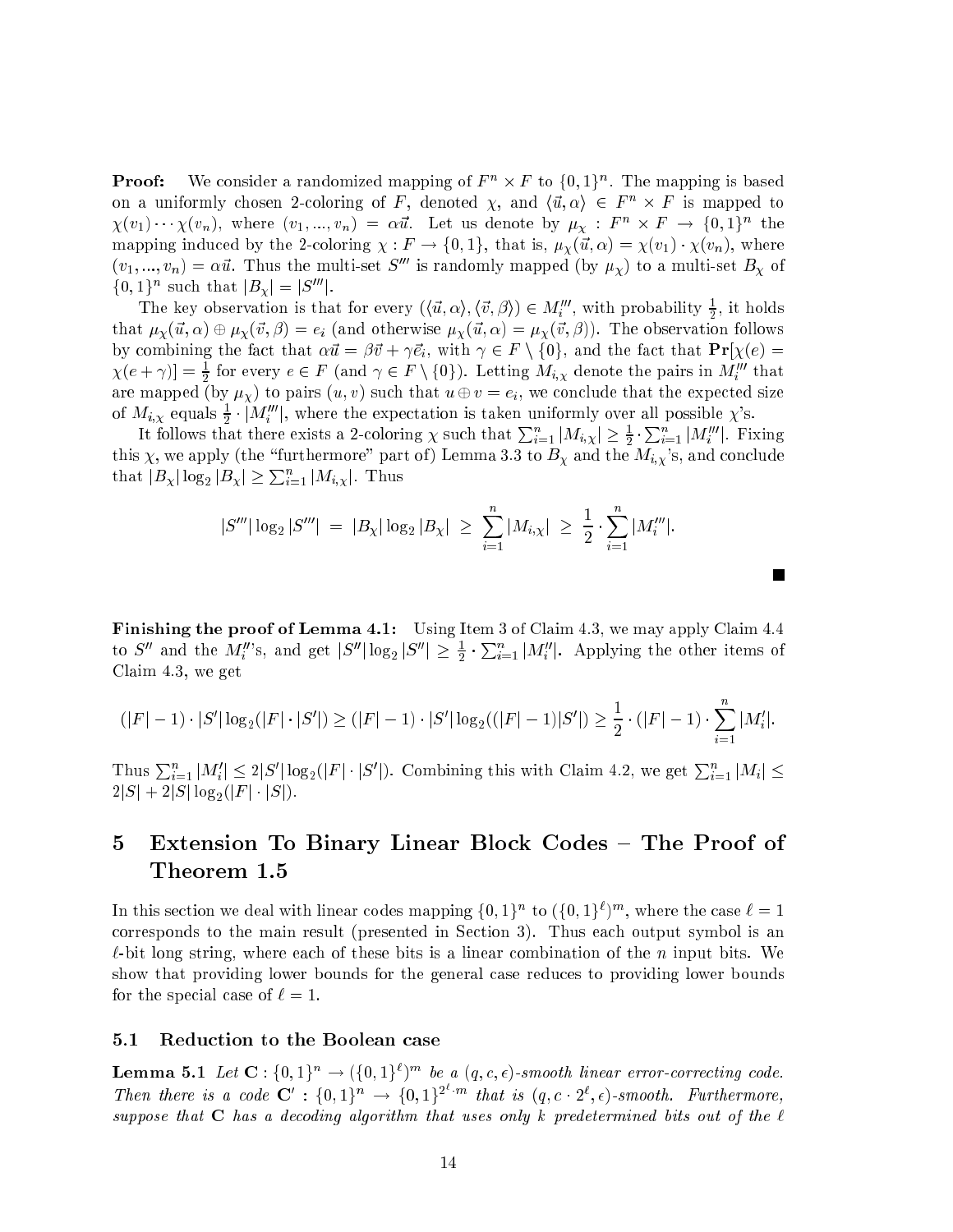bits that it receives as answer to each query. Then there is a code  $\mathbb{C}^n : \{0,1\}^n \to \{0,1\}^{t\cdot m}$ that is  $(q, c \cdot t, \epsilon)$ -smooth, where  $t = \sum_{i=0}^{\kappa} {(\ell \choose i)}$  $\sim$ 

**Proof:** Let  $x \in \{0,1\}^n$ . We define  $\mathbf{C}'(x)$  as follows: for every  $j \in |m|$  and for every  $a \in \{0,1\}^{\ell}$ , the entry of  $\mathbf{C}'(x)$  indexed by  $(j, a)$  contains the inner product between the jth (e-bit long) block of  $\mathbf{C}(x)$  and the (e-bit long) string a. This encoding has length  $m' \stackrel{\text{def}}{=} 2^m$ . we now describe a smooth decoding procedure for  $\mathbf C$ .

Let A be the  $(2, c, \epsilon)$ -smooth decoding procedure for C. The smooth decoding procedure A' for C' will first simulate A, and get two queries  $(j_1, j_2)$ . If  $x_i$  is in the span of  $\mathbf{C}(x)_{j_1}$ and  $\mathbf{C}(x)_{j_2}$ , then A' will reconstruct  $x_i$  as a linear combination of  $\mathbf{C}(x)_{j_1}$  and  $\mathbf{C}(x)_{j_2}$ , a computation that can be done by looking at two entries of  $\mathbf{C}\left(x\right)$  (i.e., specifically the entries  $(j_1, a_1)$  and  $(j_2, a_2)$ , where  $x_i = \langle a_1, \mathbf{C}(x)_{j_1} \rangle + \langle a_2, \mathbf{C}(x)_{j_2} \rangle$ . If  $x_i$  is not in the span of  $\mathbf{C}(x)_{i_1}$  and  $\mathbf{C}(x)_{i_2}$ , then A' will output a random guess. As argued in the proof of Lemma 2.4, with probability at least  $2\epsilon$ , algorithm A (on input i) samples a pair  $(j_1, j_2)$ that is good for i (i.e., allows reconstruction with average success probability above  $1/2$ , when averaging over all possible x's). However, whenever  $(j_1, j_2)$  is good for i, it must be the case that  $x_i$  is in the span of  $\mathbf{C}(x)_{i_1}$  and  $\mathbf{C}(x)_{i_2}$ , and A' correctly reconstructs  $x_i$ . Combining these two observations, we lower bound the reconstruction probability of  $A'$  by  $2\epsilon \cdot 1 + (1-2\epsilon) \cdot (1/2) = 1/2 + \epsilon$  (as required). Turning to the smoothness condition, observe that each entry in  $\mathbf{C}'(x)$  is queried with probability at most  $c/m$ , which equals  $(2^{\ell} \cdot c)/m'$ as required.

In order to prove the furthermore part, we do a similar construction, except that the entries of  $\mathbf{C}''(x)$  correspond to pairs  $(j, a)$  where  $j \in [m]$  and  $a \in \{0,1\}^n$  is a vector of weight at most k. When introducing the decoding procedure  $A''$  (for  $\mathbb{C}''$ ), we refer not only to the queries made by A but also the the predetermined bit locations in the answer that are inspected by A. Specifically,  $A''$  first simulate A, and get two queries  $(j_1, j_2)$  as well as two corresponding sets of bit locations  $S_1, S_2 \subseteq [\ell]$ . If  $x_i$  is in the span of the bit positions  $S_1$  in  $\mathbf{C}(x)_{j_1}$  and the bit positions  $S_2$  in  $\mathbf{C}(x)_{j_2}$ , then A'' will reconstruct  $x_i$  as a linear combination of these bit positions, a computation that can be done by looking at two entries of  $\mathbf{C}''(x)$ , since  $|S_1|, |S_2| \leq k$ . In the analysis we note that whenever a pair of queries (made by A) is good for i, it must be the case that  $x_i$  is in the span of the bits of  $\mathbf{C}(x)_{j_1}$  and  $\mathbf{C}(x)_{j_2}$  that are inspected by A, and A'' correctly reconstructs  $x_i$ . 

### 5.2 Consequences

Combining Lemma 5.1 and Corollary 3.4, we obtain the following result.

**Corollary 5.2** Let  $\mathbf{C}$ :  $\{0,1\}^n \rightarrow (\{0,1\}^n)^m$  be a  $(q,c,\epsilon)$ -smooth linear error-correcting code. Then  $m \geq (1/2^l) \cdot 2^{\epsilon n/4 \cdot 2^{l} \cdot c}$ . Furthermore, if **C** has a decoding algorithm that uses only k of the  $\ell$  bits that it receives as answer to each query, then  $m \geq (1/t) \cdot 2^{\epsilon n/4 \cdot t \cdot c}$ , where  $t = \sum_{i=0}^k {\ell \choose i}$ 

Theorem 1.5 follows by combining Corollary 5.2 and Theorem 2.2.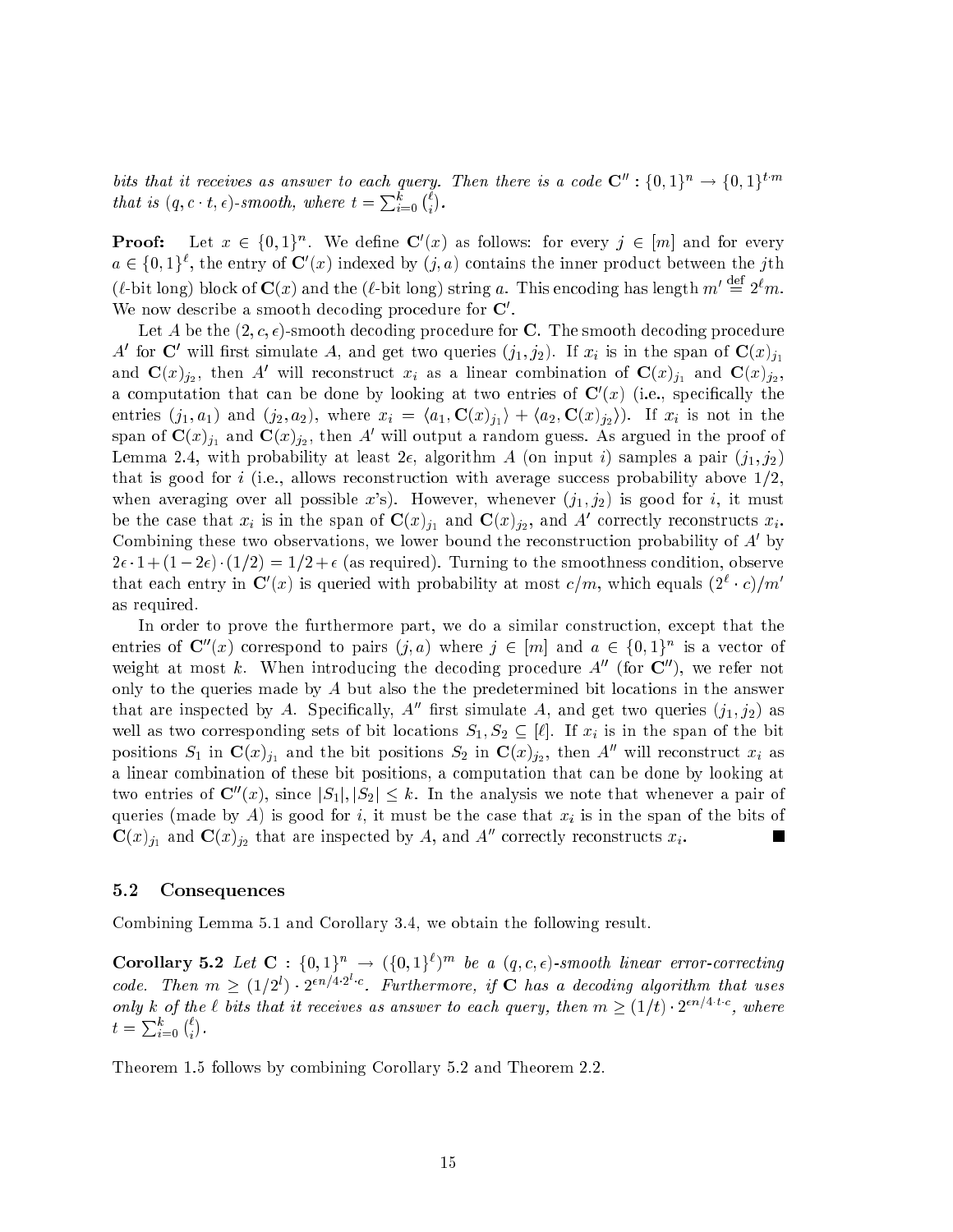# 6 Extension To Binary Linear Block Codes With Block De- $\mathrm{coding}$  – The Proof of Theorem 1.6

Here we deal with codes mapping  $(\{0,1\})$  to  $(\{0,1\})$  m, that is, mapping a sequence of n blocks, each being a string of length  $\ell$ , to a sequence of m such blocks. We consider algorithms that recover a desired (entire) block by making two block-queries.

We focus on such codes in which the bits of each output block are a linear combination of the  $\ell$ n input bits (so indeed the  $\ell = 1$  case corresponds to the main result presented in Section 3). We stress that the  $\ell$  linear combinations corresponding to one output block are not necessarily consistent with one linear combination of the input blocks. (In case they were, this could be handled as a special case of the results presented in Section 4.)5 We call such codes linear block-block codes.

We seek stronger bounds than the ones presented in Section 5, and we obtain them by extending Theorem 1.3. This extension is analogous to but different from the one presented

Recall that Theorem 1.6 states that if we let  $\mathbf{C}: (\{0,1\}^{\ell})^n \to (\{0,1\}^{\ell})^m$  be a  $(2,\delta,\epsilon)$ locally decodable code that is linear block-block, then  $m \geq 2^{\frac{16}{16}} n^{-(\ell+1)^2}$ .

This result is proven by an argument analogous to the one in Section 3. Here we deal with  $\ell_n$ -bit long vectors, and consider queries consisting of  $\ell$  ( $\ell_n$ -dimensional) vectors over  $\{0,1\}$ . For every  $i = 1, ..., n$ , we focus on pairs of queries that allow one to recover the entire ith block. Thus the  $2\ell$  vectors corresponding to this pair of queries must span the vectors  $\vec{e}_{(i-1)\ell+j}$  for  $j = 1, ..., \ell$ , where a sequence of vectors  $\vec{v}_1, ..., \vec{v}_t \in \{0, 1\}^{\ell n}$  spans the vector  $\vec{w} \in \{0,1\}^{\ell n}$  if for some  $I \subseteq [t]$ , it holds that  $\bigoplus_{i \in I} \vec{v}_i = \vec{w}$ . We say that a pair of queries spans the *i*th block if the 2 $\ell$  vectors corresponding to this pair of queries span the vectors  $\vec{e}_{(i-1)\ell+i}$ for  $j = 1, ..., \ell$ . Again, the analysis reduces to providing lower bounds on the cardinality of multi-sets that contain many disjoint pairs that span each block.

**Lemma 6.1** Let  $\ell \geq 2$  and n be integers, and S a multi-set of  $Q \stackrel{\text{def}}{=} (\{0,1\}^{kn})^{\ell}$ . For  $i = 1, ..., n$ , let  $M_i$  be a set of disjoint pairs of elements of S that span the ith block. Then

$$
\sum_{i=1}^n |M_i| \leq (\ell+2\ell^2)\cdot |S|+2\cdot |S|\log_2 |S|
$$

Thus, if  $\frac{1}{n}\sum_{i=1}^n |M_i| \geq \gamma |S|$ , then  $|S| \geq 2^{(\gamma n/2)-\ell^2-\ell}$ .

**Notations:** It will be more convenient to view queries as  $\ell \times \ell n$  Boolean matrices (i.e.,  $Q \equiv \{0,1\}^{l \times ln}$ , rather than as  $l$ -sequences of  $ln$ -dimensional vectors. Correspondingly, it is more convenient to view the recovery (or spanning) condition in matrix form: Two

A sequence of  $\ell$  vectors,  $v^{<\gamma},...,v^{<\gamma},$  of  $\{0,1\}^{\sim}$  (i.e.,  $\ell$  linear combinations of the  $\ell n$  input bits) is consistent with one n-dimensional vector  $(v_1,...,v_n) \in \{0,1\}$  (i.e., a linear combination of the n input blocks) if, for every  $j = 1, ..., \ell$ , the  $v^{(j)} = (b_1^{(j)}, ..., b_{\ell n}^{(j)})$  such that  $b_k^{(j)} = b_{\lceil k/\ell \rceil}$  if  $k \equiv j \pmod{\ell}$ , and  $b_k^{\omega\omega}=0$  otherwise. To see that this case is a special case of Section 4, consider the blocks as elements of the field GF (2°), and observe that the output symbols (i.e., the input blocks viewed as elements of GF (2°)) are merely linear combinations (over  $GF\left( 2^{\circ}\right)$ ) of the input symbols (and that, furthermore, these linear combinations over the extension field  $GH(2^+)$  are restricted to having entries in the base field  $GH(2) = \{0, 1\}$ .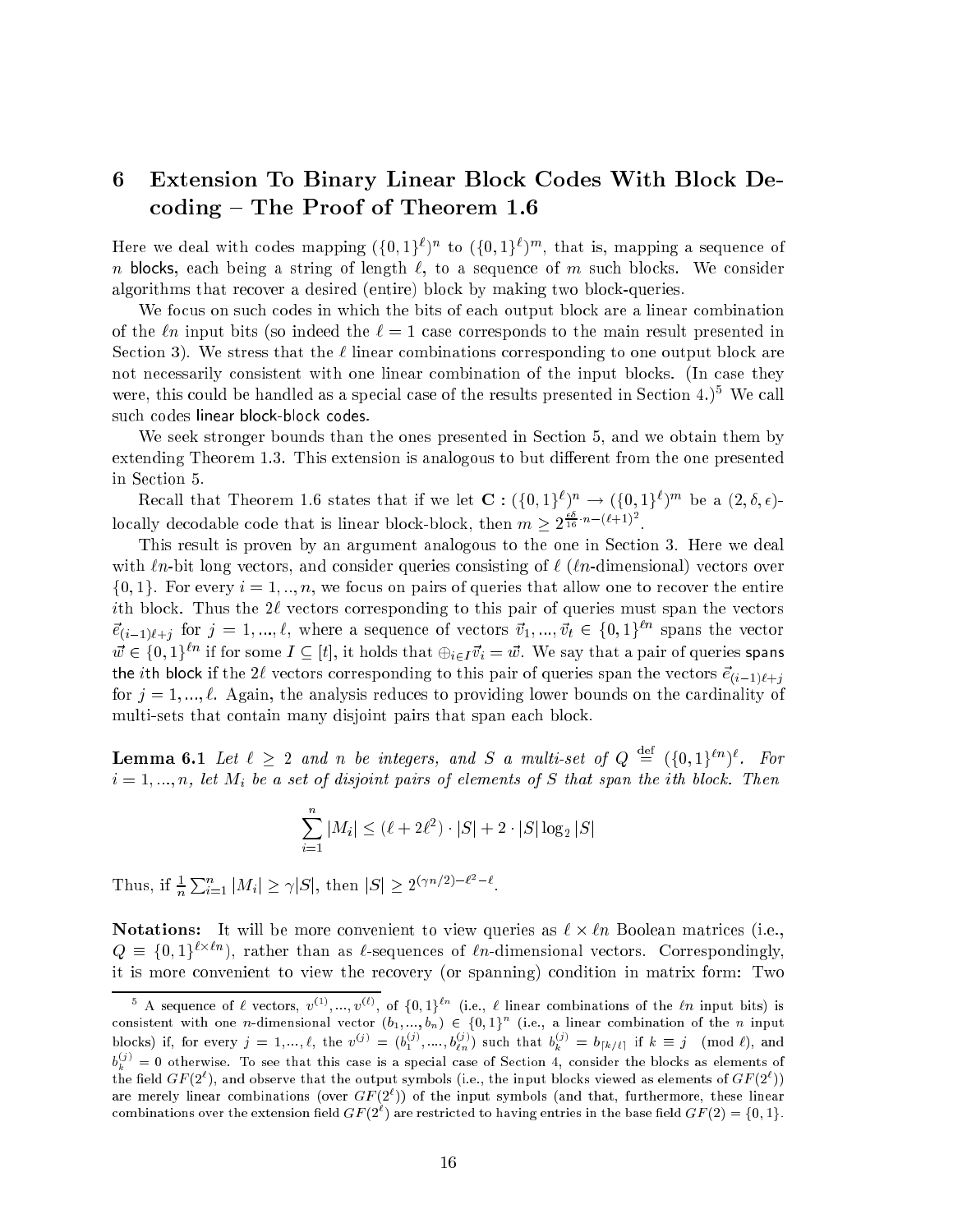queries U and V span the *i*th block if there exist two  $\ell \times \ell$  matrices A and B such that  $AU + BV = I_i$ , where  $I_i$  is the  $\ell \times \ell n$  matrix that consists of  $\ell \times \ell$  sub-matrices such that all but the ith sub-matrix are identically zero and the ith is the identity matrix.

### 6.1 Getting Rid of Singular Multiples

Motivation: Unlike the analogous part of the proof of Lemma 4.1, here we do not modify S but rather only modify the M''s. Again, we wish to maintain only query pairs that allow recovery (spanning) via full-rank matrices. It can be shown that such query-pairs are few in number.

Let S and the  $M_i$ 's be as in the lemma, and  $E_i$  be the set of all pairs in S that span the *i*th block. Recall that  $(U, V) \in E_i$  implies that there exist two  $\ell \times \ell$  matrices A and B such that  $AU + BV = I_i$ . Let F denote the set of full rank  $\ell \times \ell$  matrices. Define

$$
E_i' \stackrel{\text{def}}{=} \{(U, V) \in S \times S : \exists A, B \in F \text{ s.t. } AU + BV = I_i\},\tag{12}
$$

$$
M'_i \stackrel{\text{def}}{=} M_i \cap E'_i. \tag{13}
$$

Claim 6.2  $\sum_{i=1}^n |M_i \setminus M_i'| \leq \ell |S|$ .

**Proof:** Suppose that  $(U, V) \in M_i \setminus M'_i$ , and let  $AU + BV = I_i$ . Then either A or B is not full rank. Suppose, without loss of generality, that  $A$  is not full rank and let  $w$ be a nonzero vector such that  $wA = 0$ . Then  $w(AU + BV) = wBV$  is a vector that is spanned by  $I_i$ , and so V spans a vector in the set  $\{e_{(i-1)\ell+j} : j = 1, ..., \ell\}$ . It follows that V can appear in at most  $\ell$  pairs in  $\cup_{i=1}^n (M_i \setminus M_i')$  (because if V appears in a pair  $(U, V) \in M_i \setminus M'_i$  such that  $AU + BV = I_i$  for a singular matrix A, then V spans a vector in the set  $\{e_{(i-1)\ell+j} : j = 1, ..., \ell\}$ . Thus each  $V \in S$  contributes at most  $\ell$  pairs to  $\cup_{i=1}^n (M_i \setminus M_i')$ , and the claim follows.

#### Reduction To The Boolean case 6.2

Let  $S$  be a multi-set as above and define

$$
S'' \stackrel{\text{def}}{=} \{ \langle U, A \rangle : U \in S \& A \in F \}, \tag{14}
$$

$$
E_i'' \stackrel{\text{def}}{=} \{ (\langle U, A \rangle, \langle V, B \rangle) \in S'' \times S'' : A, B \in F \& \exists C \in F \ A U + B V = C I_i \}. \tag{15}
$$

That is, if U occurs with multiplicity m in S, then (for every A)  $\langle U, A \rangle$  occurs with multiplicity m in S''. Clearly, if  $(\langle U, A \rangle, \langle V, B \rangle) \in E_i''$ , then  $(U, V) \in E_i'$ . On the other hand, if  $(U, V) \in E'_i$ , then there exist  $A, B \in F$  such that  $AU + BV = I_i$ , and so for every  $C \in F$  we have  $(\langle U, CA \rangle, \langle V, CB \rangle) \in E_i''$ . In other words, there exists  $D \in F$  (i.e.,  $D = A^{-1}B$ ) such that for every  $A' \in F$  we have  $(\langle U, A' \rangle, \langle V, A'D \rangle) \in E_i''$ .

Let  $M''_i$  be defined as follows. For every  $(U, V) \in M'_i$  and  $A, B \in F$  such that  $AU+BV =$  $I_i$ , and for every  $C \in F$ , add  $(\langle U, CA \rangle, \langle V, CB \rangle)$  to  $M''_i$ .

Claim 6.3 1.  $|S''| = |F| \cdot |S|$  and  $|M''_i| = |F| \cdot |M'_i|$ .

2.  $M''$  is a set of disjoint pairs in  $E''$ .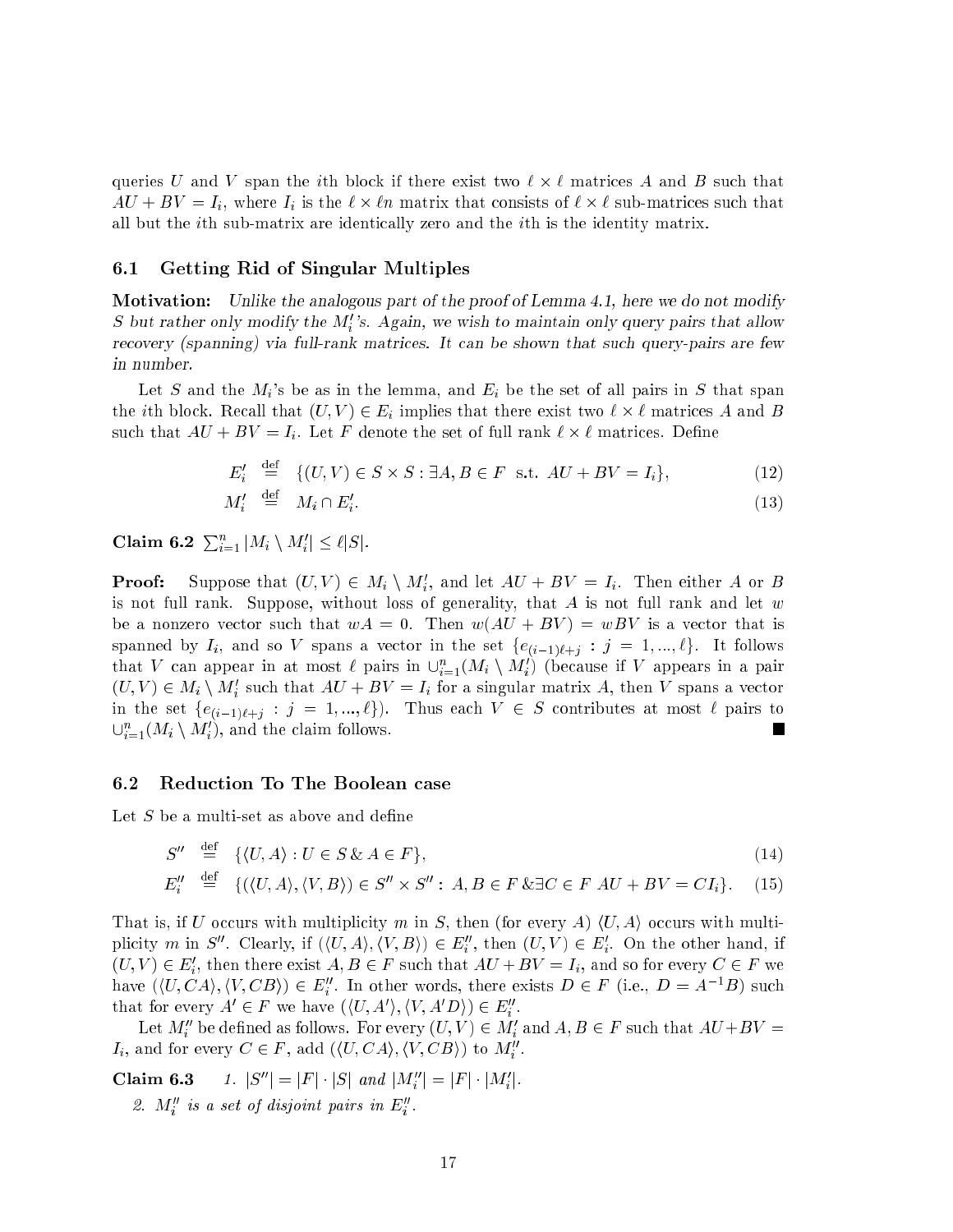**Proof:** The claim follows immediately by the definition of  $S''$  and the  $M_i''$ 's. Specifically, for every  $(U, V) \in M'_i$ , there exist  $A, B \in F$  such that  $AU - BV = I_i$ . Thus the pairs  $(\langle U, CA \rangle, \langle V, CB \rangle)$  added to  $M''_i$ , for every  $C \in F$ , are disjoint (because  $CA = C'A$  implies  $C = C'$ , and similarly for  $CB = C'B$ ).

**Claim 6.4** Let S<sup>m</sup> be an arbitrary subset of  $Q \times F$  and  $M'''_i$ pairs such that  $(\langle U, A \rangle, \langle V, B \rangle) \in M'''_i$  implies  $AU - BV = CI_i$  for some  $C \in F$ . Then  $|S'''| \log_2 |S'''| \geq \frac{1}{2} \cdot \sum_{i=1}^n |M''_i|.$ 

Recall that  $Q = (\{0,1\}^{\ell n})^{\ell}$ , but it will be more convenient to view Q as a set of n sequences of  $\ell \times \ell$  matrices, that is,  $Q = (\{0,1\}^{\ell \times \ell})^n$ .

Proof: The proof mimics the proof of Claim 4.4. This time, we consider a randomized mapping of  $Q \times F$  to  $\{0,1\}^n$ . The mapping is based on a uniformly chosen 2-coloring of M  $\stackrel{\text{def}}{=} \{0,1\}^{\ell\times\ell}$ , denoted  $\chi$ , and  $\langle U,A\rangle \in Q \times F$  is mapped to  $\chi(m_1) \cdot \chi(m_n)$ , where  $(U_1,...,U_n)=AU$ . Let us denote by  $\mu_X: M^n \times F \to \{0,1\}^n$  the mapping induced by the 2-coloring  $\chi$ , that is,  $\mu_{\chi}(U, A) = \chi(U_1) \cdot \chi(U_n)$ , where  $(U_1, ..., U_n) = AU$ . Thus the multi-set S<sup>*m*</sup> is randomly mapped (by  $\mu_{\chi}$ ) to a multi-set  $B_{\chi}$  of  $\{0,1\}^n$  such that  $|B_{\chi}| = |S^{\prime\prime\prime}|$ . Again, the key observation is that for every  $(\langle U, A \rangle, \langle V, B \rangle) \in M_i^{\prime\prime\prime}$ , with probability  $\frac{1}{2}$ , it holds that  $\mu_X(U, A) \oplus \mu_X(V, B) = e_i$ , and otherwise  $\mu_X(U, A) = \mu_X(V, B)$ . Letting  $\tilde{M_i}$  denote the pairs in  $M_i^{\prime\prime\prime}$  that are mapped (by  $\mu_\chi$ ) to pairs  $(u, v)$  such that  $u \oplus v = e_i$ , we conclude that the expected size of  $M_{i,\chi}$  equals  $\frac{1}{2} \cdot |M_i^{\prime\prime\prime}|$ , where the expectation is taken uniformly over all possible  $\chi$ 's.

It follows that there exists a 2-coloring  $\chi$  such that  $\sum_{i=1}^n |M_{i,\chi}| \geq \frac{1}{2} \cdot \sum_{i=1}^n |M'''_i|$ . Fixing this  $\chi$ , we apply (the "furthermore" part of) Lemma 3.3 to  $B_{\chi}$  and the  $M_{i,\chi}$ 's, and conclude that  $|B_{\chi}| \log_2 |B_{\chi}| \geq \sum_{i=1}^n |M_{i,\chi}|$ . Thus

$$
|S'''|\log_2|S'''| \ = \ |B_{\chi}|\log_2|B_{\chi}| \ \geq \ \sum_{i=1}^n |M_{i,\chi}| \ \geq \ \frac{1}{2} \cdot \sum_{i=1}^n |M'''_i|.
$$

Finishing the proof of Lemma 6.1: Using Item 2 of Claim 6.3, we may apply Claim 6.4 to  $S''$  and the  $M_i''$ 's, and get  $|S''| \log_2 |S''| \geq \frac{1}{2} \cdot \sum_{i=1}^n |M_i''|$ . Applying the other item of Claim 6.3, we get

$$
|F| \cdot |S| \log_2(|F| \cdot |S|) \ge \frac{1}{2} \cdot |F| \cdot \sum_{i=1}^n |M'_i|.
$$

Thus  $\sum_{i=1}^n |M'_i| \leq 2|S| \log_2(|F| \cdot |S|)$ . Combining this with Claim 6.2 (and using  $|F| \leq 2^{\ell^2}$ ), we get

$$
\sum_{i=1}^{n} |M_i| \leq \ell \cdot |S| + \sum_{i=1}^{n} |M'_i|
$$
  
\n
$$
\leq \ell \cdot |S| + 2 \cdot |S| \log_2(2^{\ell^2} \cdot |S|)
$$
  
\n
$$
\leq (\ell + 2\ell^2) \cdot |S| + 2 \cdot |S| \log_2 |S|.
$$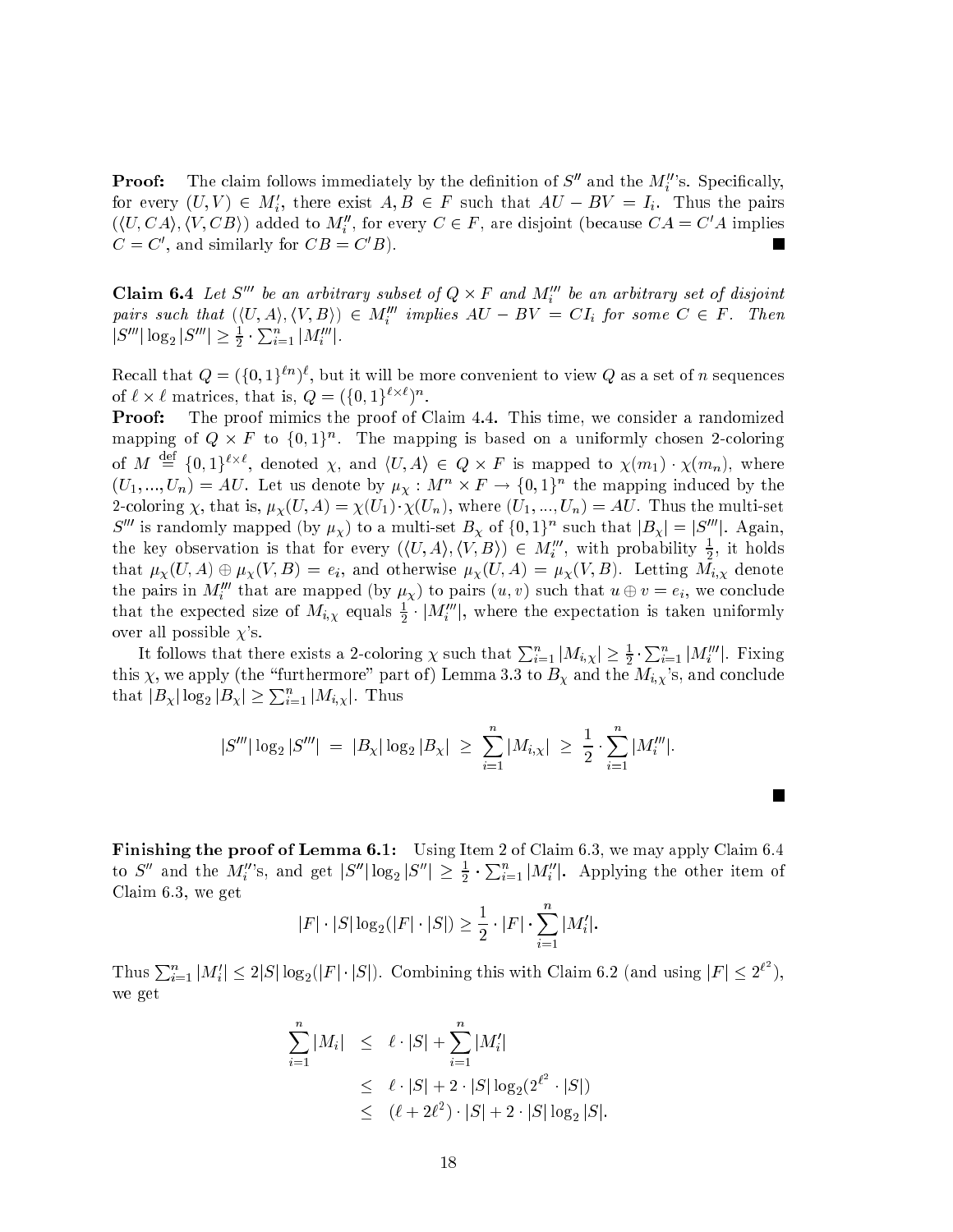# 7 Lower Bounds For Private Information Retrieval – Proof of Theorem 1.8

The main result of this section is a reduction showing that a one-round PIR system can be converted to a smooth error-correcting code. This transformation preserves linearity, and hence, combined with the lower bound for smooth linear codes, yields a lower bound for linear one-round PIR systems.

### 7.1 Constructing Smooth Codes Based on PIR Schemes

Actually, we consider a relaxed notion of a PIR. First, recovery is not required to always be correct but rather only to be correct with probability at least  $1/2 + \epsilon$ , where the probability is taken over the PIR's randomization for any fixed input (i.e., a database and a desired bit). Second, we do not require perfect secrecy (i.e.,  $\delta = 0$ ), but rather that the distributions of each query for each desired bit are at pairwise statistical distance of at most  $\delta$ .

**Lemma 7.1** Suppose there is a one-round,  $(1 - \delta)$ -secure PIR scheme with two servers, database size n, query size t, answer size a, and recovery probability at least  $1/2 + \epsilon$ . Then there is a  $(2,3,\epsilon-\delta)$ -smooth error-correcting code  $\mathbf{C}: \{0,1\}^n \to (\{0,1\}^a)^m$ , where  $m \leq 6 \cdot 2^t$ . Furthermore:

- 1. If in the PIR scheme the answer bits are a linear combination of the data, then  $C$  is linear.
- 2. If, in the PIR scheme, the user only uses k predetermined bits out of the <sup>a</sup> bits it receives as an answer to each question, then the same property is true for the decoding algorithm of  $C$ .

**Proof:** Let us first develop some intuition about the proof. By enumerating all possible answers from either server, we can view the PIR system as encoding the database  $x \in \{0,1\}^n$ as a string  $PIR(x) \in (\{0,1\}^a)^t$ , where  $l = 2 \cdot 2^t$ . The user can reconstruct one bit  $x_i$  of the database with advantage  $\epsilon$  by looking at two entries of the encoded string  $PIR(x)$ . For any i and j, the distribution of the first entry read into  $PIR(x)$  when reconstructing  $x_i$  is  $\delta$ -close to the distribution of the first entry read into  $PIR(x)$  when reconstructing  $x_i$  (and similarly for the second entry). Instead of this closeness property, we would like to have a smoothness property, that is, we would like each entry to be read with low probability. We are willing to make the encoding be slightly longer in order to achieve this goal. We will achieve this goal by duplicating entries that have a high probability of being read.

Suppose, to start, that  $\delta = 0$ . Then, for every j, the probability that entry j is queried by the reconstruction algorithm (as a first query or as a second query) is a fixed value  $p_j$  (independent of which bit of the database the user wants to reconstruct); note that  $\sum_i p_i = 2$ . We will replicate entry j of the encoding  $n_j = [p_j \cdot l]$  times, denoting by  $\mathbf{C}(x)$ this new encoding (with repetitions) of x. Recall that  $PIR(x) \in (\{0,1\}^a)^t$  (and we will show that  $\mathbf{C}(x) \in (\{0,1\}^*)^{\infty}$ .

A reconstruction algorithm for  $x_i$  from  $\mathbf{C}(x)$  will generate queries  $j_1, j_2$  as in the reconstruction algorithm that accesses  $PIR(x)$ . The algorithm then picks at random one of the  $n_{j_1}$  copies of the  $j_1$ th entry and one of the  $n_{j_2}$  copies of the  $j_2$ th entry, and then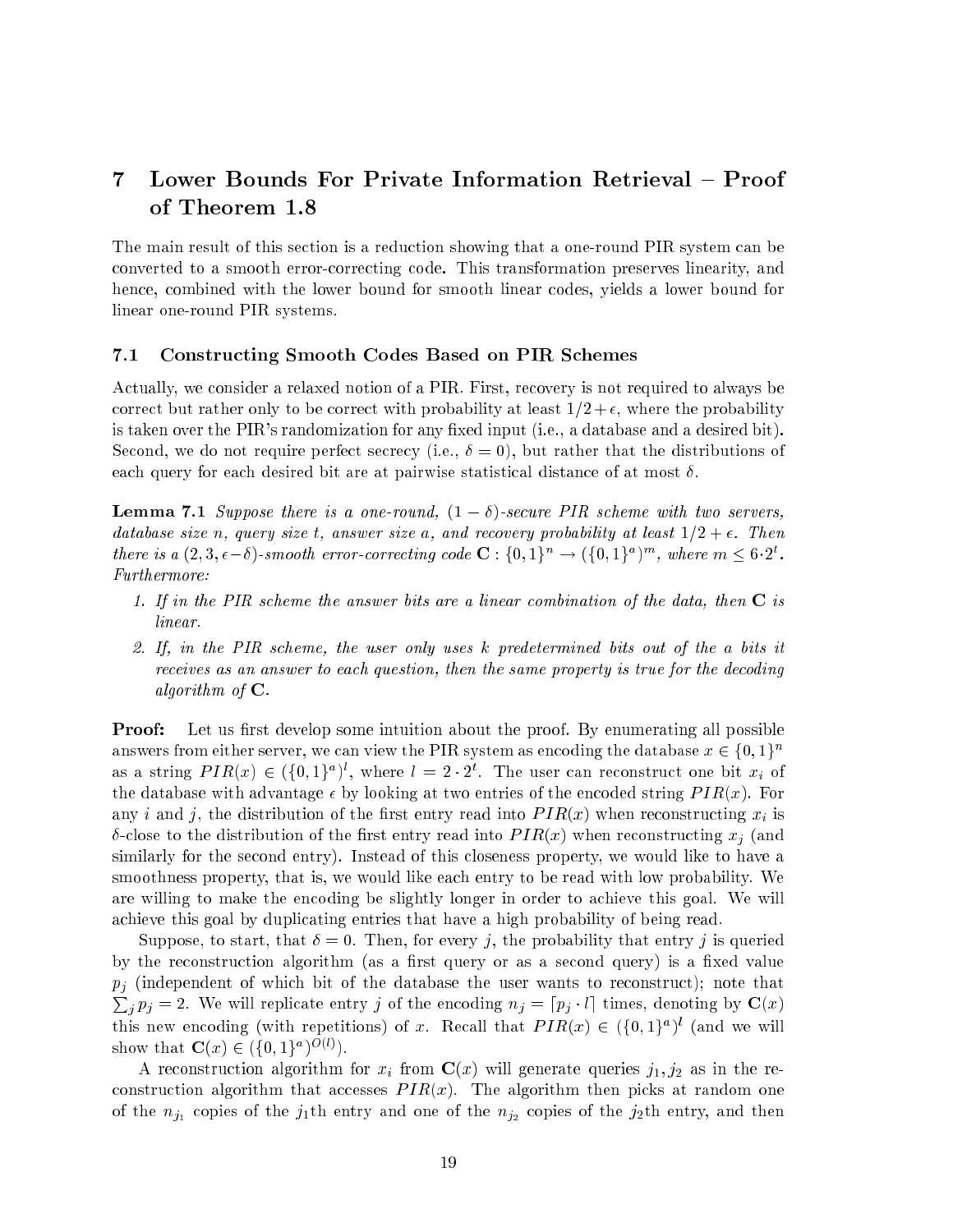accesses these selected two entries in  $\mathbf{C}(x)$ . Clearly, the advantage in decoding  $x_i$  remains the same. Regarding smoothness, let us consider an entry j in  $PIR(x)$ . If  $p_i \leq 1/l$ , then the corresponding (unique) bit in  $C(x)$  is accessed with probability  $p_i \leq 1/l$ . Otherwise (i.e.,  $p_j > 1/l$ ), the jth entry is replicated  $n_j = [p_j l] > 1$  times, and each copy is accessed with probability  $p_j/n_j$ , which is

$$
\frac{p_j}{\lceil p_j l \rceil} \le \frac{p_j}{p_j l} = \frac{1}{l}.
$$

The length of the new encoding is  $m = \sum_{i=1}^{l} n_i$ , and we have

$$
m = \sum_{j:p_j \le 1/l} [p_j l] + \sum_{j:p_j > 1/l} [p_j l]
$$
  
\n
$$
\le \sum_{j:p_j \le 1/l} 1 + \sum_{j:p_j > 1/l} (1 + p_j l)
$$
  
\n
$$
\le l + \sum_{j} p_j l
$$
  
\n
$$
= 3l = 6 \cdot 2^q.
$$

Recall that no entry is queried with probability higher than  $1/l$ , which (using  $m \leq 3l$ ) is bounded above by  $3/m$ .

Consider now the general case in which the query distributions for  $x_{i_1}$  and  $x_{i_2}$  are only guaranteed to be  $\delta$ -close. We apply the previously described construction using the distribution of queries for  $x_1$ . When we want to reconstruct  $x_i$  we proceed as follows. For every j, let  $p_j$  be the probability that j is queried when reconstructing  $x_1$  and let  $q_j$  be the probability that j is queried when reconstructing  $x_i$ . Note that  $\sum_i p_j = \sum_i q_j = 2$  and that **Property**  $|j_p|p_j - q_j| \leq 4\delta$ , and so  $\sum_{j: q_j > p_j} (q_j - p_j) \leq 2\delta$ . We sample queries  $j_1, j_2$  as in the original algorithm for  $x_i$  (modified so as to choose a random copy, if the required entry has multiple copies), and then if  $q_{j_1} \leq p_{j_1}$ , we proceed to make query  $j_1$ . If  $q_{j_1} > p_{j_1}$ , then we read query  $j_1$  with probability  $p_{j_1}/q_{j_1}$  and we enter a "failure mode" with the remaining probability. In failure mode, bit  $x_i$  is just guessed randomly. Query  $j_2$  is handled similarly.

Observe that the smoothness requirement is satised as before (since each bit corresponding to the original query j is accessed with probability  $\min\{q_i, p_j\}/n_j \leq p_j/n_j \leq 1/l$ . The probability of entering failure mode is  $\sum_{j:q_i>p_j}(q_j-p_j) \leq 2\delta$ , and when the failure mode is entered, the probability of guessing  $x_i$  correctly is exactly one half. Thus, in the worst case, failures subtract  $\delta$  of the probability of guessing  $x_i$  correctly, and so the overall probability of guessing  $x_i$  right is at least  $1/2 + \epsilon - \delta$ .

### 7.2 Consequences

Theorem 1.8 follows by combining Lemma 7.1 and Corollary 5.2. Specifically, using  $m \leq 6$ .  $2^t$ , a smoothness bound of  $c=3$  and recovery advantage  $\epsilon-\delta,$  we have  $6\cdot 2^t\geq \frac{1}{f(k,a)}\cdot 2$  $\frac{1}{4 \cdot 3 \cdot f(k,a)}$ and Theorem 1.8 follows.